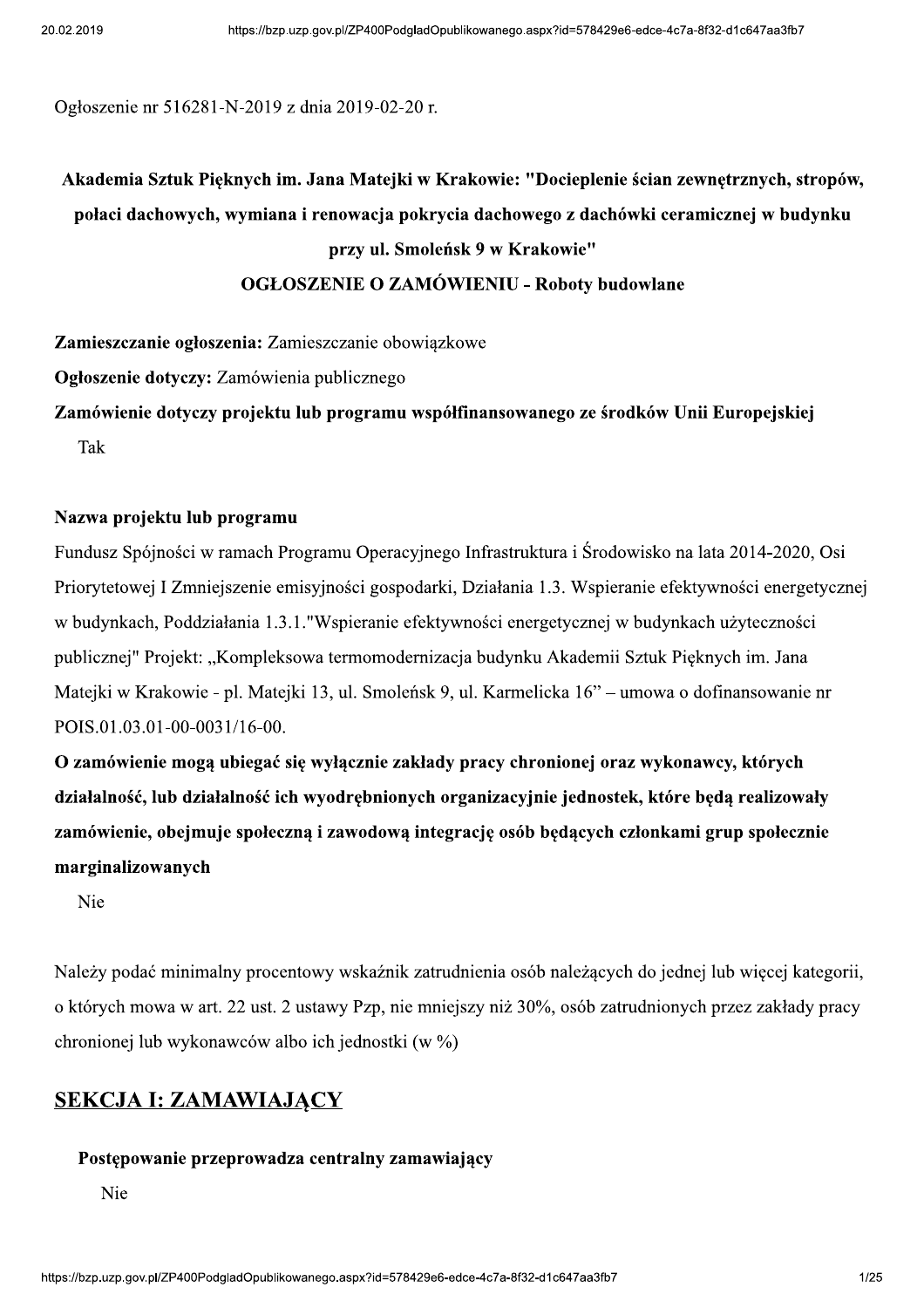Postepowanie przeprowadza podmiot, któremu zamawiający powierzył/powierzyli przeprowadzenie postępowania

Nie

Informacje na temat podmiotu któremu zamawiający powierzył/powierzyli prowadzenie postepowania:

Postepowanie jest przeprowadzane wspólnie przez zamawiających

Nie

Jeżeli tak, należy wymienić zamawiających, którzy wspólnie przeprowadzają postępowanie oraz podać adresy ich siedzib, krajowe numery identyfikacyjne oraz osoby do kontaktów wraz z danymi do kontaktów:

Postępowanie jest przeprowadzane wspólnie z zamawiającymi z innych państw członkowskich Unii Europejskiej

Nie

W przypadku przeprowadzania postepowania wspólnie z zamawiającymi z innych państw członkowskich Unii Europejskiej – mające zastosowanie krajowe prawo zamówień publicznych: Informacje dodatkowe:

I. 1) NAZWA I ADRES: Akademia Sztuk Pieknych im. Jana Matejki w Krakowie, krajowy numer identyfikacyjny 27578300000000, ul. Plac Mateiki 13, 31-157 Kraków, woj. małopolskie, państwo Polska, tel. 122 992 041, e-mail zp@asp.krakow.pl, faks 124 226 566.

Adres strony internetowei (URL):

Adres profilu nabywcy:

Adres strony internetowej pod którym można uzyskać dostęp do narzędzi i urządzeń lub formatów plików, które nie są ogólnie dostępne

#### I. 2) RODZAJ ZAMAWIAJĄCEGO: Inny (proszę określić):

Uczelnia publiczna

#### I.3) WSPÓLNE UDZIELANIE ZAMÓWIENIA (jeżeli dotyczy):

Podział obowiązków między zamawiającymi w przypadku wspólnego przeprowadzania postępowania, w tym w przypadku wspólnego przeprowadzania postępowania z zamawiającymi z innych państw członkowskich Unii Europejskiej (który z zamawiających jest odpowiedzialny za przeprowadzenie postępowania, czy i w jakim zakresie za przeprowadzenie postępowania odpowiadają pozostali zamawiający, czy zamówienie bedzie udzielane przez każdego z zamawiających indywidualnie, czy zamówienie zostanie udzielone w imieniu i na rzecz pozostałych zamawiających):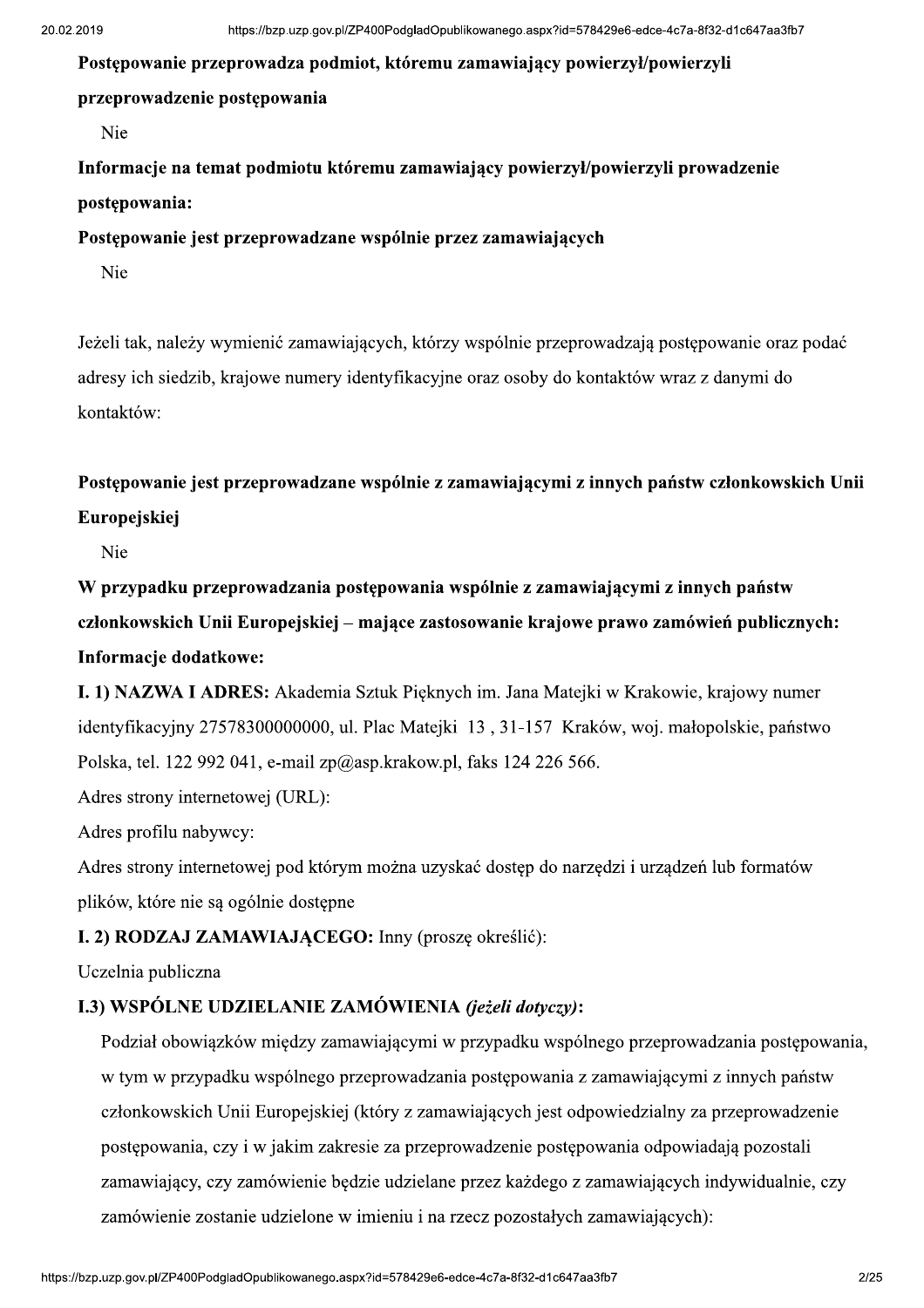#### **I.4) KOMUNIKACJA:**

### Nieograniczony, pełny i bezpośredni dostęp do dokumentów z postępowania można uzyskać pod adresem (URL)

Nie

#### Adres strony internetowej, na której zamieszczona będzie specyfikacja istotnych warunków

#### zamówienia

Tak

www.asp.krakow.pl

Dostęp do dokumentów z postępowania jest ograniczony - więcej informacji można uzyskać pod adresem

Nie

Oferty lub wnioski o dopuszczenie do udziału w postępowaniu należy przesyłać:

#### Elektronicznie

Nie

adres

Dopuszczone jest przesłanie ofert lub wniosków o dopuszczenie do udziału w postepowaniu w inny sposób:

Nie

Inny sposób:

Wymagane jest przesłanie ofert lub wniosków o dopuszczenie do udziału w postępowaniu w inny sposób:

Tak

Inny sposób:

Zamawiający odstępuje od wymogu użycia środków komunikacji elektronicznej przy składaniu oferty. Tym samym, składanie ofert w niniejszym przetargu nieograniczonym może się odbywać wyłącznie za pośrednictwem operatora pocztowego w rozumieniu ustawy z dnia 23 listopada 2012 r. – Prawo pocztowe (Dz.U. z 2017, 1481 ze zm.), osobiście lub za pośrednictwem posłańca. Oferty winny być składane w formie pisemnej w zamkniętej kopercie.

Adres: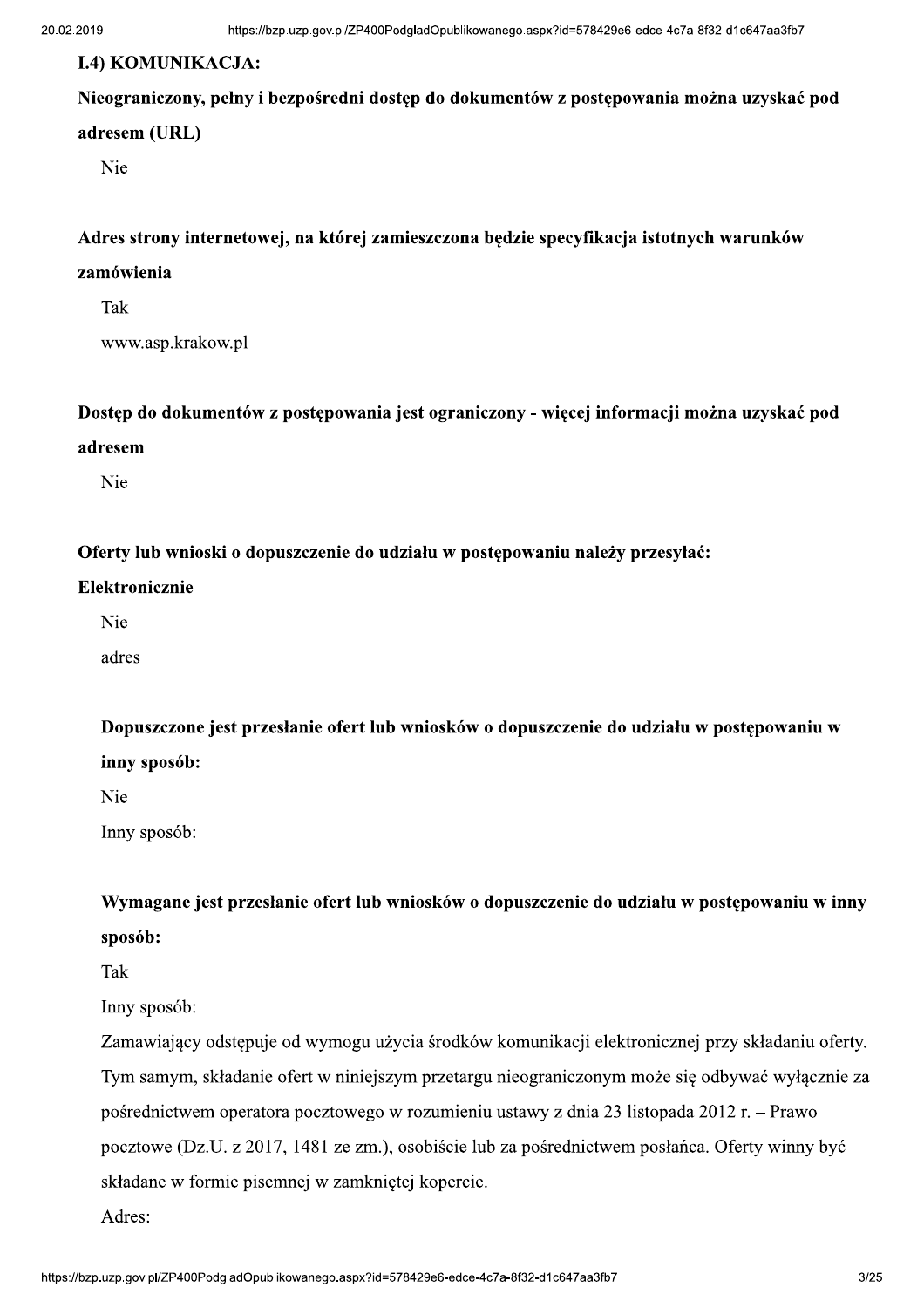Akademia Sztuk Pieknych im. Jana Matejki w Krakowie, 31-157 Kraków, Plac Matejki 13, Biuro Zamówień Publicznych ASP im. Jana Matejki w Krakowie pokój nr 113 (I pietro)

# Komunikacja elektroniczna wymaga korzystania z narzędzi i urządzeń lub formatów plików, które nie są ogólnie dostępne

Nie

Nieograniczony, pełny, bezpośredni i bezpłatny dostęp do tych narzędzi można uzyskać pod adresem:  $(URL)$ 

# SEKCJA II: PRZEDMIOT ZAMÓWIENIA

II.1) Nazwa nadana zamówieniu przez zamawiającego: "Docieplenie ścian zewnętrznych, stropów, połaci dachowych, wymiana i renowacja pokrycia dachowego z dachówki ceramicznej w budynku przy ul. Smoleńsk 9 w Krakowie"

#### Numer referencyjny: BZP-3942-7/2019

Przed wszczęciem postępowania o udzielenie zamówienia przeprowadzono dialog techniczny Nie

#### II.2) Rodzaj zamówienia: Roboty budowlane

#### II.3) Informacja o możliwości składania ofert częściowych

Zamówienie podzielone jest na części:

Nie

Oferty lub wnioski o dopuszczenie do udziału w postępowaniu można składać w odniesieniu do:

Zamawiający zastrzega sobie prawo do udzielenia łącznie następujących części lub grup części:

Maksymalna liczba części zamówienia, na które może zostać udzielone zamówienie jednemu wykonawcy:

# II.4) Krótki opis przedmiotu zamówienia (wielkość, zakres, rodzaj i ilość dostaw, usług lub robót budowlanych lub określenie zapotrzebowania i wymagań) a w przypadku partnerstwa innowacyjnego - określenie zapotrzebowania na innowacyjny produkt, usługę lub roboty budowlane: 1.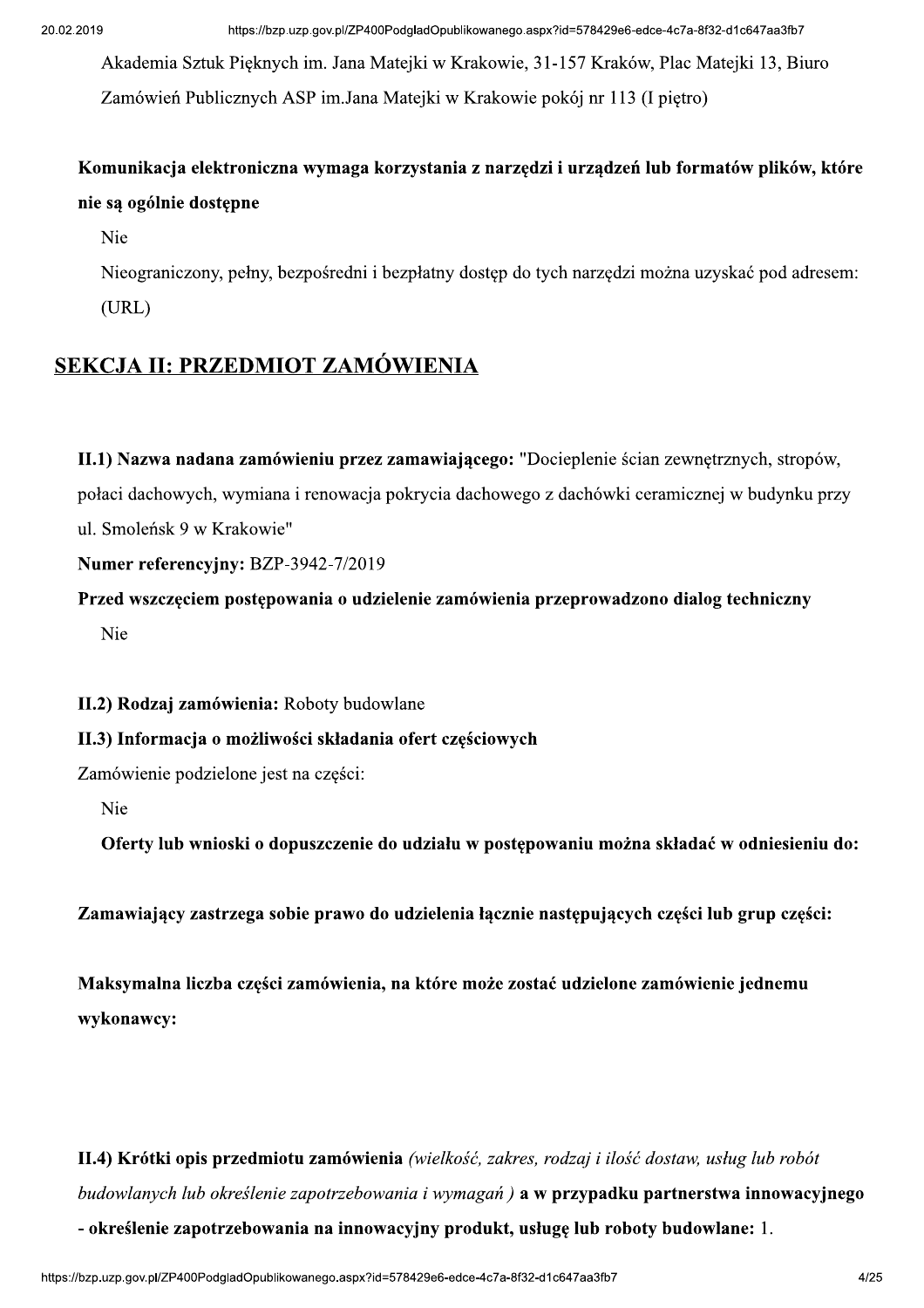Przedmiotem zamówienia są roboty budowlane polegające na Dociepleniu ścian zewnętrznych, stropów, połaci dachowych, wymianie i renowacji pokrycia dachowego z dachówki ceramicznej w budynku przy ul. Smoleńsk 9 w Krakowie. Roboty bedace przedmiotem zamówienia stanowia cześć robót realizowanych w ramach inwestycji polegającej na głębokiej termomodernizacji budynku Akademii Sztuk Pięknych w Krakowie przy ul. Smoleńsk 9 objetych projektem "Kompleksowa termomodernizacja budynku Akademii Sztuk Pieknych im. Jana Matejki w Krakowie - pl. Matejki 13, ul. Smoleńsk 9, ul. Karmelicka 16" – umowa o dofinansowanie nr POIS.01.03.01-00-0031/16-00. 2. Budynek przy ul. Smoleńsk 9 w Krakowie jest obiektem zabytkowym, wpisanym do rejestru zabytków pod nr A-112, decyzją z dnia 20.10.1965 r. Wobec tego Wykonawca musi podjąć wszelkie konieczne działania w celu zapewnienia ochrony i zabezpieczenia budynku przed uszkodzeniem i zniszczeniem. 3. Zamawiający dysponuje pozwoleniem na budowę oraz pozwoleniem konserwatorskim obejmującym zakres objęty postępowaniem. 4. Zakres dokumentacji projektowej opisanej w ust. 4 obejmuje cały budynek Akademii Sztuk Pięknych im. Jana Matejki znajdujący się w Krakowie przy ul. ul. Smoleńsk 9, DZ. NR 7 OBR. 145, jedn. ewid. Śródmieście, natomiast zakres i typ robót budowlanych objętych niniejszym postępowaniem obejmuje: 1) Ocieplenie stropu nad ostatnią kondygnacją części frontowej. 2) Ocieplenie stropów nad przejązdem od spodu. 3) Ocieplenie połaci dachowej części w oficynie, wymiana pokrycia dachu z dachówki ceramicznej, wymiana obróbek blacharskich, orynnowania itp. 4) Ocieplenie ścian nadziemnych i piwnicznych wraz z wykonaniem izolacji wodnej typu średniego 5) Wykończenie terenu wokół budynku, 6) Zabezpieczenie i oznakowanie terenu robót 7) Organizacje ruchu, zajecie chodnika i ulicy na czas robót. (Zamawiający zamieszcza jako załącznik nr 1 do niniejszej SIWZ wyciąg z projektu dla robót objetych zamówieniem) 5. Zakres dokumentacii projektowej obejmuje całość prac termomodernizacyjnych w budynku Akademii Sztuk Pieknych znajdującego się w Krakowie przy ul. Smoleńsk 9 i został określony w dokumentacji projektowej, na która składają sie: projekt budowlany (cześć architektoniczno – budowlana) pn. Przebudowa budynku polegająca na: 1) Ociepleniu ścian zewnętrznych 2) Ociepleniu stropu 3) Ociepleniu ściany 4) Wymianie poszycia dachu części oficynowej 5) Budowie instalacji wentylacji mechanicznej 6) Przebudowie wewnętrznych instalacji c.o., elektrycznej, odgromowej w budynku przy ul. Smoleńsk 9, DZ. NR 7 OBR. 145 SRÓDMIEŚCIE W KRAKOWIE, sporządzony przez Pracownię Projektową – Paweł Jabłoński z siedzibą: plac Bolesława Chrobrego 1, 43-300 Bielsko-Biała, - załączniki nr 9 (9A,9B,9C) oraz specyfikacji technicznej wykonania i odbioru robót budowlanych (STWiORB) oraz przedmiarze robót stanowiących załączniki nr 10 i nr 11 do SIWZ. Przedmiar robót stanowiący załącznik do SIWZ został sporządzony zgodnie z Rozporządzeniem Ministra Infrastruktury z dn. 2 września 2004r. w sprawie szczegółowego zakresu i formy dokumentacji projektowej, specyfikacji technicznych wykonania i odbioru robót budowlanych oraz programu funkcionalno – użytkowego. Tabele przedmiaru zawierają pozycie przedmiarowe odpowiadające robotom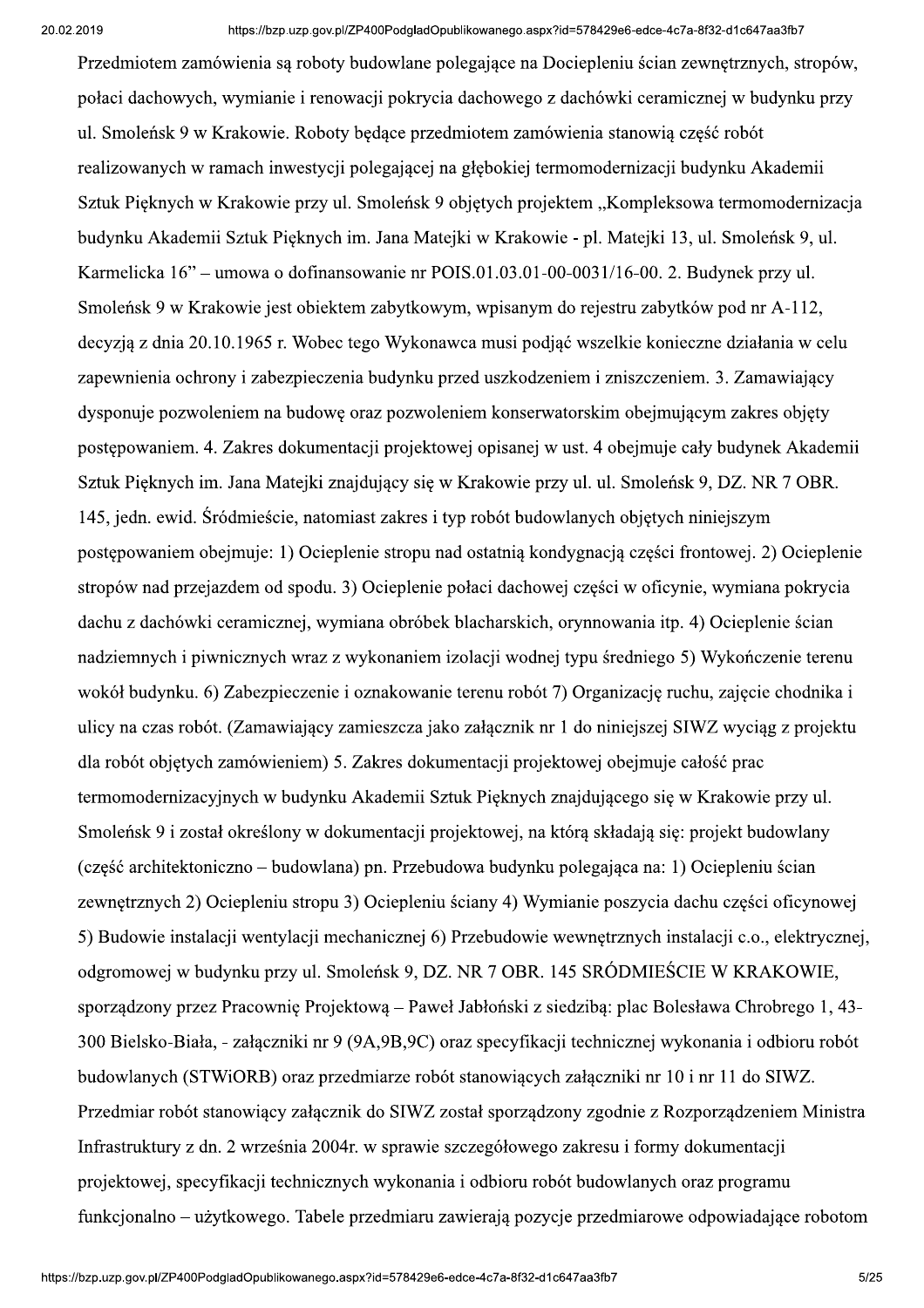podstawowym. Tabele przedmiaru nie uwzgledniają robót tymczasowych – robót, które są projektowane i wykonywane jako potrzebne do wykonania robót podstawowych, ale nie są przekazywane zamawiającemu i są usuwane po wykonaniu robót podstawowych. 6. Do przedmiaru robót przyjęto wymiane dachówki na nowa w części A i C (pow. 767 m2) oraz renowację i przełożenie istniejącej dachówki na części B (381 m2). Ostateczna decyzja o pokryciu dachu na części C zostanie podjęta przez komisję konserwatorską po zdjęciu dachówki. Ostateczne obmiary robót zostaną dostosowane do rzeczywistego zakresu i charakteru prac dekarskich. Ustalenia z Wojewódzkim Urzędem Ochrony Zabytków z dn. 15.05.2018: Dachówka istniejąca po jej zdjęciu i oczyszczeniu wg programu konserwatorskiego zostanie ułożona na części "B" budynku (szkic dachu stanowi załącznik nr 1a do SIWZ) oraz w miarę możliwości na części "C". Na części "A" zostanie ułożona nowa dachówka Marsylka w kolorze ciemnej zieleni. Zostaną wymienione wszystkie gąsiory – nie ma możliwości odzysku. Pozostała dachówka z rozbiórki zostanie użyta do uzupełnień w istniejących parapetach. 7. W przypadku wystąpienia rozbieżności pomiędzy dokumentacją projektową, STWiORB lub zapisami Specyfikacji Istotnych Warunków Zamówienia obowiązywać będzie najszerszy zakres robót objętych zamówieniem. 8. Roboty objęte niniejszym postępowaniem będą wykonywane w czynnym budynku stanowiacym siedzibe Wydziału Form Przemysłowych, Wydziału Konserwacji i Restauracji Dzieł Sztuki oraz Biblioteki Głównej Akademii Sztuk Pieknych im. Jana Matejki w Krakowie, którego funkcjonowanie poza obszarem robót nie będzie ograniczane. W związku z powyższym Zamawiający zastrzega, iż prace uciążliwe dla użytkowników i uciążliwe dla funkcjonowania ASP należy wykonywać zgodnie z harmonogramem, który Wykonawca uzgodni z Zamawiającym. Wykonawca jest zobowiązany przy tym do skoordynowania robót i ścisłej współpracy z innymi wykonawcami robót w budynku przy ul. Smoleńsk 9 wyłonionymi w odrębnym postępowaniu przetargowym, którzy będą wykonywać w tym samym czasie prace w obszarze objętym niniejszym zamówieniem w szczególności w zakresie "Wymiany i renowacji stolarki okiennej i drzwiowej wraz z dostosowaniem jej do wymagań programu termomodernizacji budynku Akademii Sztuk Pięknych przy ul. Smoleńsk 9 w Krakowie". 9. Szczegółowe obowiązki Wykonawcy oraz warunki wykonywania robót uregulowane zostały we wzorze umowy stanowiącym załącznik nr 2 do niniejszej SIWZ. 10. Wykonawcy zobowiązani są do zapoznania się z przedmiotem zamówienia. W przypadku zauważenia, że zakres robót wynikający z dokumentacji projektowej i STWiORB jest niepełny, Wykonawca zobowiązany jest do zgłoszenia tego Zamawiającemu przed terminem składania ofert. W przypadku braku uwag Zamawiający uzna, że Wykonawca sprawdził i zweryfikował dostarczoną dokumentację i nie będzie wnosił żadnych roszczeń do Zamawiającego uznając dostarczoną dokumentację za prawidłową i wystarczającą podstawę realizacji zamówienia. 11. Zamawiający zaleca Wykonawcom ubiegającym się o udzielenie zamówienia dokonanie wizji lokalnej obiektu będącego przedmiotem zamówienia, podczas której Wykonawcy mogą dokonać stosownych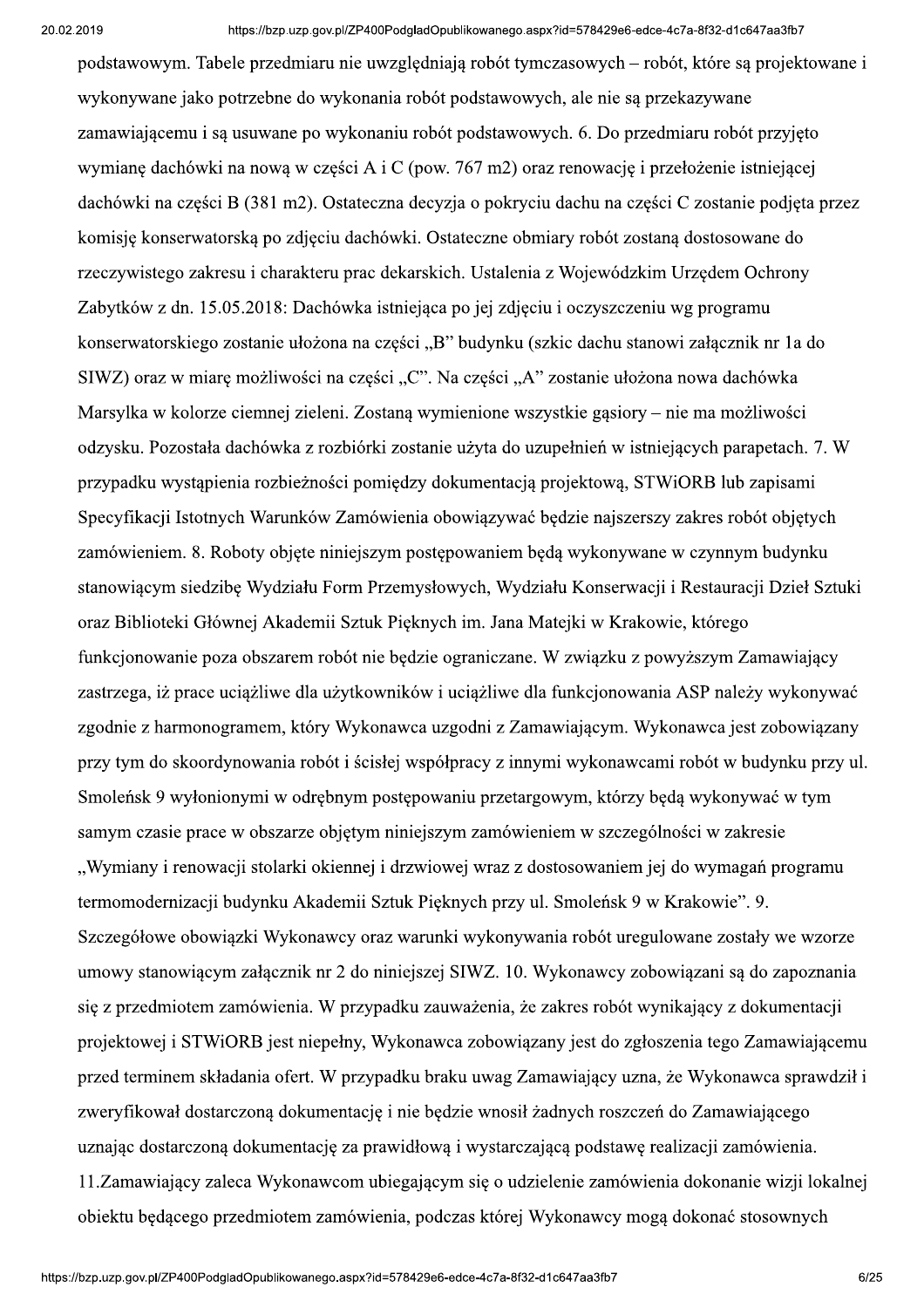ogledzin i pomiarów m.in. celem sprawdzenia miejsca prac oraz warunków zwiazanych z wykonaniem przedmiotu zamówienia. Wykonawcy mają możliwość dokonania tych czynności podczas wizji lokalnej. Wizja lokalna odbędzie się na wniosek Wykonawcy w terminie uzgodnionym z Zamawiającym. Do kontaktów w sprawie wizji lokalnej upoważniony jest mgr inż. arch. Dariusz Barszczewski - telefon: 604-717-030 oraz Ryszard Witek – tel. 501-331-895 w godz. 8.00-15.00. 12. Zamawiający nie będzie udzielał bezpośrednio żadnych wyjaśnień dotyczących zamówienia (również podczas wyznaczonego spotkania w sprawie przeprowadzenia wizji lokalnej) odsyłając Wykonawców do przewidzianego ustawą Prawo zamówień publicznych trybu udzielania wyjaśnień treści Specyfikacji Istotnych Warunków Zamówienia. 13. W przypadku, gdy w dokumentacji przetargowej zawarto odniesienie się do norm, europejskich ocen technicznych, aprobat, specyfikacji technicznych i systemów referencji technicznych, o których mowa w art. 30 ust.1 pkt 2 i ust. 3 ustawy Pzp, bądź użyto znaków towarowych, patentów lub pochodzenia Zamawiający dopuszcza oferowanie materiałów lub rozwiązań równoważnych opisywanym, pod warunkiem że zapewnią uzyskanie parametrów technicznych nie gorszych od określonych w dokumentacji. Wykonawca, który zaoferuje rozwiązania równoważne opisywanym przez Zamawiającego, jest obowiązany wykazać, że oferowane przez niego materiały lub rozwiązania spełniają wymagania określone przez Zamawiającego na poziomie nie niższym niż wskazany w opisie przedmiotu zamówienia oraz beda zgodne pod wzgledem: 1) charakteru użytkowego (tożsamość funkcji), 2) charakterystyki materiałowej (rodzaj i jakość materiałów), 3) parametrów technicznych (wytrzymałość, trwałość, dane techniczne, itd.), 4) parametrów bezpieczeństwa użytkowania, 5) standardów emisyjnych, 6) izolacyjności cieplnej Cieżar udowodnienia zachowania parametrów wymaganych przez Zamawiającego leży po stronie Wykonawcy zgodnie z art. 30 ust. 5 ustawy Pzp. 14. Na podstawie art. 29 ust. 3a ustawy Prawo zamówień publicznych Zamawiający wymaga zatrudnienia przez Wykonawcę, Podwykonawcę lub dalszego Podwykonawcę osób wykonujących wszelkie czynności wchodzące w tzw. koszty bezpośrednie na podstawie umowy o pracę w sposób określony w art. 22 § 1 ustawy z dnia 26 czerwca 1974 r. – Kodeks pracy (tekst jednolity Dz.U. z 2018 r., poz. 108). Wymóg ten dotyczy osób, które wykonują czynności bezpośrednio związane w wykonywaniem robót, czyli tzw. pracowników fizycznych a w szczególności będą wykonywali czynności związane z wymianą i renowacją pokrycia dachowego, wykonaniem izolacji i elewacji w tym: blacharz, dekarz, cieśla, monter płyt gipsowych, murarz/tynkarz i malarz. Wymóg nie dotyczy m.in. następujących osób: kierujących budową/robotami wykonujących obsługę geodezyjna, dostawców materiałów budowlanych. 15. Wykonawca przed rozpoczęciem robót, nie później niż w dniu przekazania frontu robót, Wykonawca dostarczy przedstawicielowi Zamawiającego oświadczenie, że przy realizacji robót będzie zatrudniał osoby, o których mowa w ust.15, na podstawie umowy o prace (dotyczy również Podwykonawców i dalszych Podwykonawców) oraz liste tych osób (pracowników). Bez przedstawienia listy pracowników osoby, które musza być zatrudnione na umowe o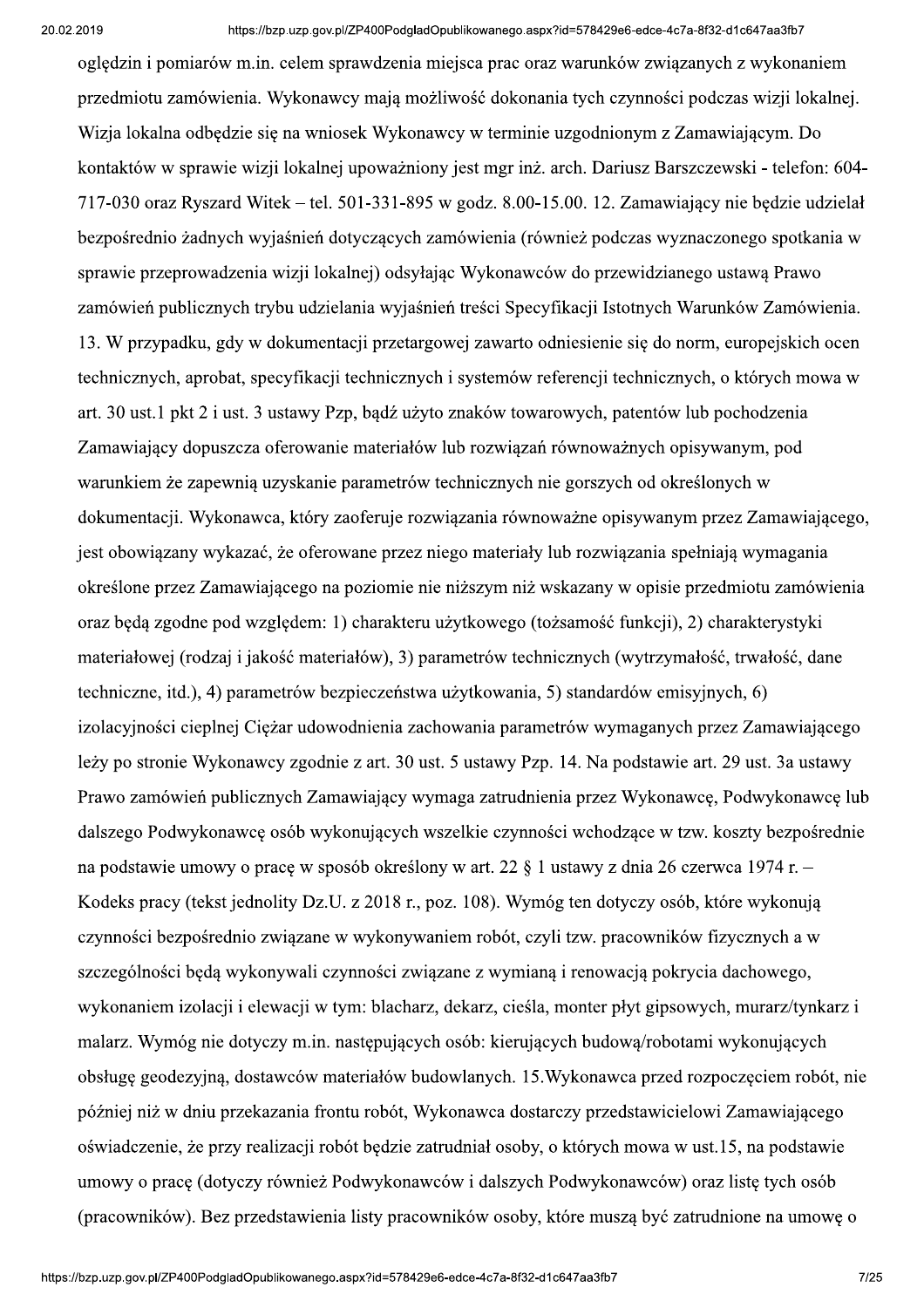pracę, nie będą mogły wykonywać pracy z winy Wykonawcy. Po zakończeniu robót Wykonawca przedłoży Zamawiającemu oświadczenie, że podczas realizacji robót zatrudniał osoby, o których mowa w ust. 15, na podstawie umowy o prace. 16.W odniesieniu do osób wykonujących czynności polegające na wykonywaniu pracy w rozumieniu art. 22 §1 Kodeksu pracy, o których mowa powyżej w ust. 15, na żądanie Zamawiającego na każdym etapie realizacji Umowy Wykonawca winien udokumentować fakt zatrudnienia, poprzez przedłożenie przez Wykonawcę, kopii umów o pracę osób wykonujących ww. czynności, potwierdzających: imię i nazwisko zatrudnionego, rodzaj wykonywanych czynności, okres zatrudnienia, pracodawcę (pozostałe dane osobowe dotyczące pracownika należy zaczernić) lub inne dokumenty zawierające w/w informacje potwierdzające zatrudnienie osób wykonujących ww. czynności. Zamawiający w każdym czasie może zażądać dodatkowych dokumentów lub wyjaśnień, jeżeli stwierdzi, że dokumenty przedstawione przez wykonawcę budzą wątpliwości, co do ich autentyczności lub co do okoliczności, które powinny potwierdzać. W takim przypadku wykonawca zobowiązany jest do przedstawienia dodatkowych dokumentów w terminie wyznaczonym przez Zamawiającego. 17. Zatrudnienie osób ujętych w wykazie, o którym mowa powyżej, powinno trwać co najmniej do końca upływu terminu realizacji zamówienia. W przypadku rozwiązania stosunku pracy przez pracownika lub Wykonawce (pełniacego role pracodawcy) przed zakończeniem realizacji robót objetych umowa, Wykonawca bedzie zobowiazany do zatrudnienia na to miejsce innej osoby, spełniającej wymagania SIWZ, na podstawie umowy o pracę. W przypadku zmiany zatrudnionych osób w trakcie realizacji umowy Wykonawca ma obowiązek przedstawić aktualny wykaz w terminie 3 dni od dnia dokonania zmiany osób. 18. Szczegółowe wymagania i uprawnienia Zamawiającego, obowiązki Wykonawcy i kary umowne w zakresie, o którym mowa w ust $.14 - 17$  zostały uregulowane we wzorze umowy stanowiącym załącznik nr 2 do SIWZ. 19. Zamawiający nie ogranicza możliwości ubiegania się o zamówienie publiczne tylko dla Wykonawców o których mowa w art. 22 ust. 2 ustawy. 20. Zamawiający nie zastrzega obowiązku osobistego wykonania przez wykonawcę kluczowych części zamówienia zgodnie z art. 36a ust. 2 pkt 1 ustawy. 21. Wykonawca może powierzyć wykonanie części zamówienia Podwykonawcom. Na podstawie art. 36b ust. 1 ustawy Wykonawca jest zobowiązany umieścić w składanej ofercie informację o części zamówienia, którą zamierza powierzyć podwykonawcom i wskazać nazwy (firmy) podwykonawców. Informację o braku podstaw do ich wykluczenia wykonawca zamieszcza w oświadczeniu dotyczącym przesłanek wykluczenia z postępowania Jeżeli Wykonawca nie zamieści w ofercie ww. informacji, wówczas zamawiający uzna, że Wykonawca zrealizuje zamówienie bez udziału Podwykonawców. W przypadku powierzenia realizacji części zamówienia Podwykonawcy, Wykonawca ponosi odpowiedzialność za jego działania jak za własne. 22. Wymagany termin gwarancji: 1) minimum 36 miesięcy na wykonanie izolacji termicznej i elewacji, 2) minimum 60 miesięcy na wykonanie pokrycia dachowego i izolacji termicznej poddasza. Uwaga: Okresy udzielonej gwarancji winny zostać podane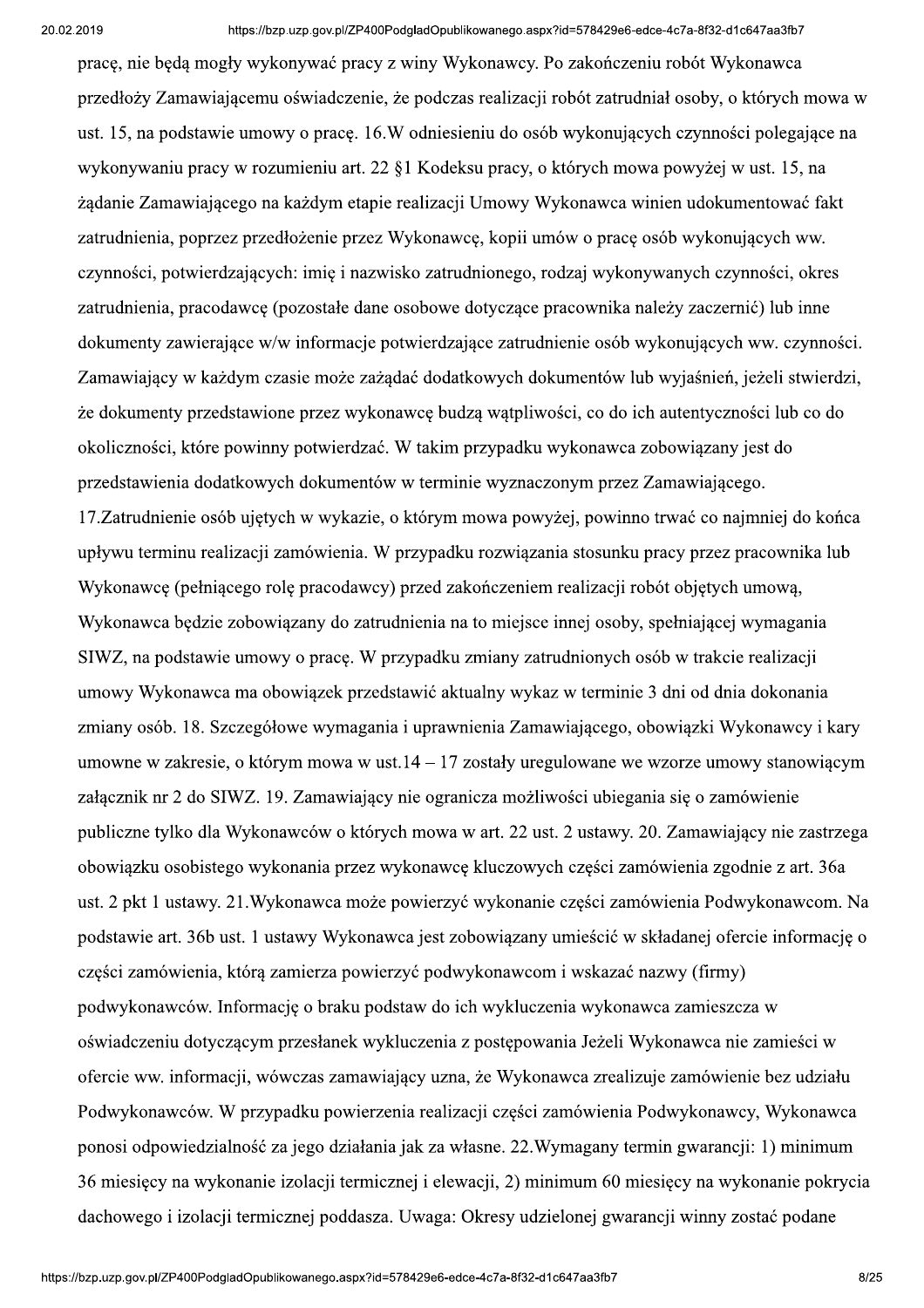przez Wykonawcę w ofercie w "miesiącach". Zaoferowany okres gwarancji wskazany w pkt 1) i 2) będzie podlegał ocenie punktowej w ramach kryterium oceny ofert. Okres gwarancji zostanie określony w umowie odpowiednio do okresów gwarancji wynikających z oferty, która zostanie wybrana jako najkorzystniejsza. Jeżeli Wykonawca poda okres gwarancji w latach, Zamawiający przeliczy go na miesiące zgodnie z zasadą 1 rok = 12 miesięcy

#### II.5) Główny kod CPV: 45000000-7

#### **Dodatkowe kody CPV:**

| Kod CP           |
|------------------|
| 45111300-1       |
| 45214400<br>$-4$ |
| 45233200-1       |
| 45261000-4       |
| 45261210-9       |
| 45262100-2       |
| 45261320-3       |
| 45320000-6       |
| 45321000-3       |
| 45400000-8       |
| 45410000-4       |
| 45431000-7       |
| 45442100-8       |
| 45443000-4       |
| 45453000-        |

II.6) Całkowita wartość zamówienia (jeżeli zamawiający podaje informacje o wartości zamówienia): Wartość bez VAT: 1308514.10

Waluta:

**PLN** 

(w przypadku umów ramowych lub dynamicznego systemu zakupów – szacunkowa całkowita maksymalna wartość w całym okresie obowiązywania umowy ramowej lub dynamicznego systemu zakupów)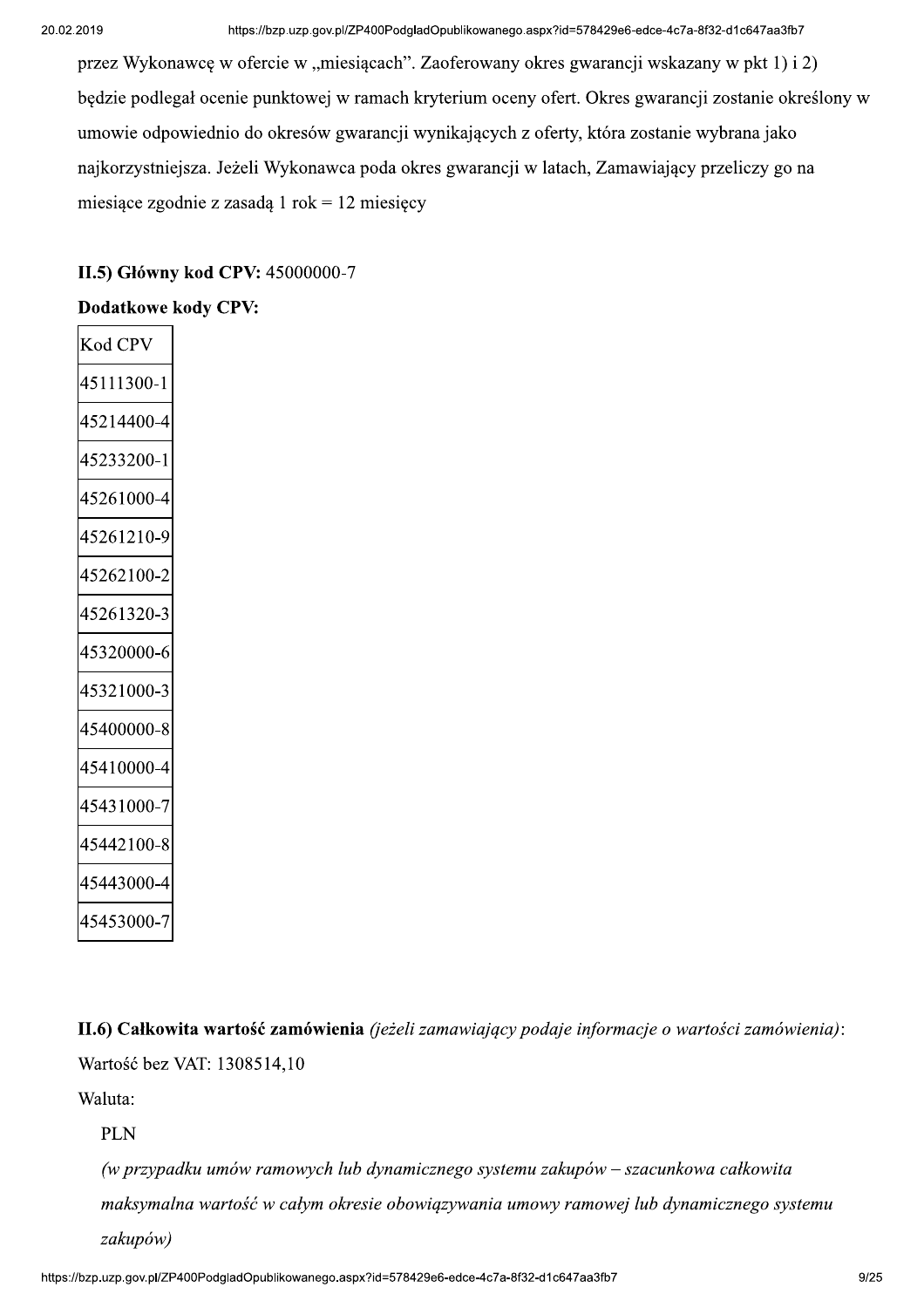# aspx?id=578429e6-edce-4c7a-8f32-d1c647aa3fb7<br>**mowa w art. 67 ust. 1 pkt 6 i 7 lub w art.** II.7) Czy przewiduje się udzielenie zamówień, o których mowa w art. 67 ust. 1 pkt 6 i 7 lub w art.

#### 134 ust. 6 pkt 3 ustawy Pzp: Nie

Określenie przedmiotu, wielkości lub zakresu oraz warunków na jakich zostaną udzielone zamówienia, o których mowa w art. 67 ust. 1 pkt 6 lub w art. 134 ust. 6 pkt 3 ustawy Pzp:

## II.8) Okres, w którym realizowane będzie zamówienie lub okres, na który została zawarta umowa ramowa lub okres, na który został ustanowiony dynamiczny system zakupów:

miesiącach:  $10$  lub dniach:

 $lub$ 

data rozpoczęcia:  $lub$  zakończenia:

II.9) Informacje dodatkowe: W terminie określonym na realizację zamówienia, Wykonawca ma obowiązek wykonać wszystkie roboty i zgłosić je do odbioru wraz z kompletem dokumentów niezbędnych do jego dokonania.

# SEKCJA III: INFORMACJE O CHARAKTERZE PRAWNYM, EKONOMICZNYM, FINANSOWYM I TECHNICZNYM

#### III.1) WARUNKI UDZIAŁU W POSTEPOWANIU

# III.1.1) Kompetencje lub uprawnienia do prowadzenia określonej działalności zawodowej, o ile wynika to z odrębnych przepisów

Określenie warunków: Zamawiający nie wyznacza szczegółowego warunku w tym zakresie Informacje dodatkowe

#### III.1.2) Sytuacja finansowa lub ekonomiczna

Określenie warunków: Zamawiający uzna, iż warunek ten został spełniony, jeżeli Wykonawca wykaże  $\dot{\mathbf{z}}$ e: posiada w banku lub spółdzielczej kasie oszczędnościowo – kredytowej środki finansowe lub zdolność kredytową w wysokości minimum 300 000,00 PLN nie wcześniej niż jeden miesiąc przed upływem terminu składania ofert.

Informacje dodatkowe

#### III.1.3) Zdolność techniczna lub zawodowa

mości jest krótszy – w tym okresie, co najmniej 3 roboty oudowiane,<br>
1980 000,00 PLN, której przedmiotem były roboty ogólnobudowlane<br>
udynku. b. dysponuje lub będzie dysponował przy wykonywaniu<br>
aspx?id=578429e6-edce-4c7a-Określenie warunków: Zamawiający uzna, iż warunek ten został spełniony, jeżeli Wykonawca wykaże  $\dot{\mathbf{z}}$ e: a. należycie wykonał, w okresie ostatnich pięciu lat przed upływem terminu składania ofert, a jeżeli okres prowadzenia działalności jest krótszy – w tym okresie, co najmniej 3 roboty budowlane, każda za kwotę nie mniejszą niż 500 000,00 PLN, której przedmiotem były roboty ogólnobudowlane /remont/budowa/przebudowa budynku. b. dysponuje lub będzie dysponował przy wykonywaniu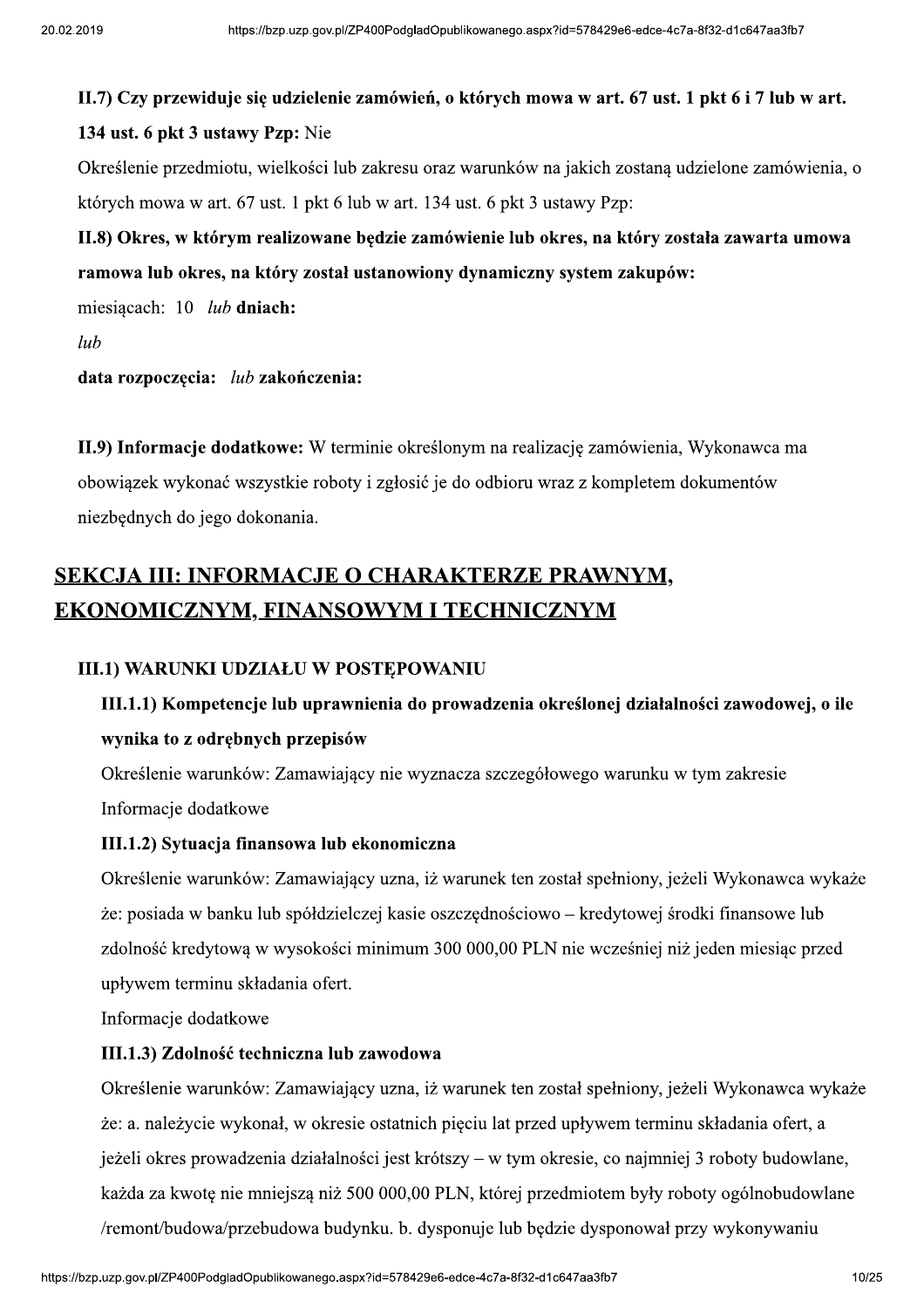aspx?id=578429e6-edce-4c7a-8f32-d1c647aa3fb7<br>ka budowy: □ posiadającą uprawnienia<br>:jalności konstrukcyjno - budowlanej bez<br>1kiem właściwej izby samorządu zamówienia osobą, która będzie pełniła funkcję kierownika budowy:  $\Box$  posiadającą uprawnienia budowlane do kierowania robotami budowlanymi w specjalności konstrukcyjno - budowlanej bez ograniczeń, która w dniu podpisania umowy bedzie członkiem właściwej izby samorządu zawodowego, zgodnie z ustawa Prawo budowlane oraz ustawa o samorządach zawodowych architektów oraz inżynierów budownictwa oraz która przez co najmniej 18 miesięcy brała udział w robotach budowlanych prowadzonych na zabytkach nieruchomych wpisanych do rejestru lub  $\overline{\mathbf{a}}$ inwentarza muzeum będącego instytucją kultury,  $\Box$  posiadającą doświadczenie w kierowaniu robotami budowlanymi – min. 5 lat na stanowisku Kierownika Budowy/Kierownika robót w rozumieniu ustawy Prawo budowlane (t.j.Dz.U. z 2018 r. poz. 1262), z czego co najmniej 2 roboty budowlane zrealizowane pod jego kierownictwem w tym czasie polegały na wykonaniu remontu/ budowy /przebudowy w budynku zabytkowym wpisanym do rejestru zabytków, dla budynku zlokalizowanego w układzie urbanistycznym wpisanym do rejestru zabytków lub wpisanym do gminnej ewidencji zabytków.

Zamawiający wymaga od wykonawców wskazania w ofercie lub we wniosku o dopuszczenie do udziału w postępowaniu imion i nazwisk osób wykonujących czynności przy realizacji zamówienia wraz z informacja o kwalifikacjach zawodowych lub doświadczeniu tych osób: Nie Informacie dodatkowe: W złożonym przez Wykonawce wykazie osób, które beda uczestniczyć w wykonaniu zamówienia należy w szczególności podać: zakres uprawnień tych osób, numer uprawnień, date ich wydania, nazwe organu który je wydał, zakres wykonywanych czynności wraz z informaciami na temat ich kwalifikacii zawodowych i doświadczenia niezbednych do wykonania zamówienia (opisanych w warunku) oraz informacje o podstawie dysponowania osobami. Jeśli wartości pienieżne wskazane w dokumentach dotyczacych potwierdzenia spełnienia warunków udziału w postepowaniu w zakresie sytuacii ekonomicznej lub finansowej oraz posiadania doświadczenia zostana podane w walutach innych niż PLN, Zamawiający przeliczy je na PLN wg średniego kursu waluty podawanego przez NBP (Tabela A kursów średnich walut obcych) na dzień opublikowania ogłoszenia o zamówieniu dla niniejszego postępowania w Biuletynie Zamówień Publicznych

#### III.2) PODSTAWY WYKLUCZENIA

#### III.2.1) Podstawy wykluczenia określone w art. 24 ust. 1 ustawy Pzp

# III.2.2) Zamawiający przewiduje wykluczenie wykonawcy na podstawie art. 24 ust. 5 ustawy Pzp Tak Zamawiający przewiduje następujące fakultatywne podstawy wykluczenia: Tak (podstawa wykluczenia określona w art. 24 ust. 5 pkt 1 ustawy Pzp)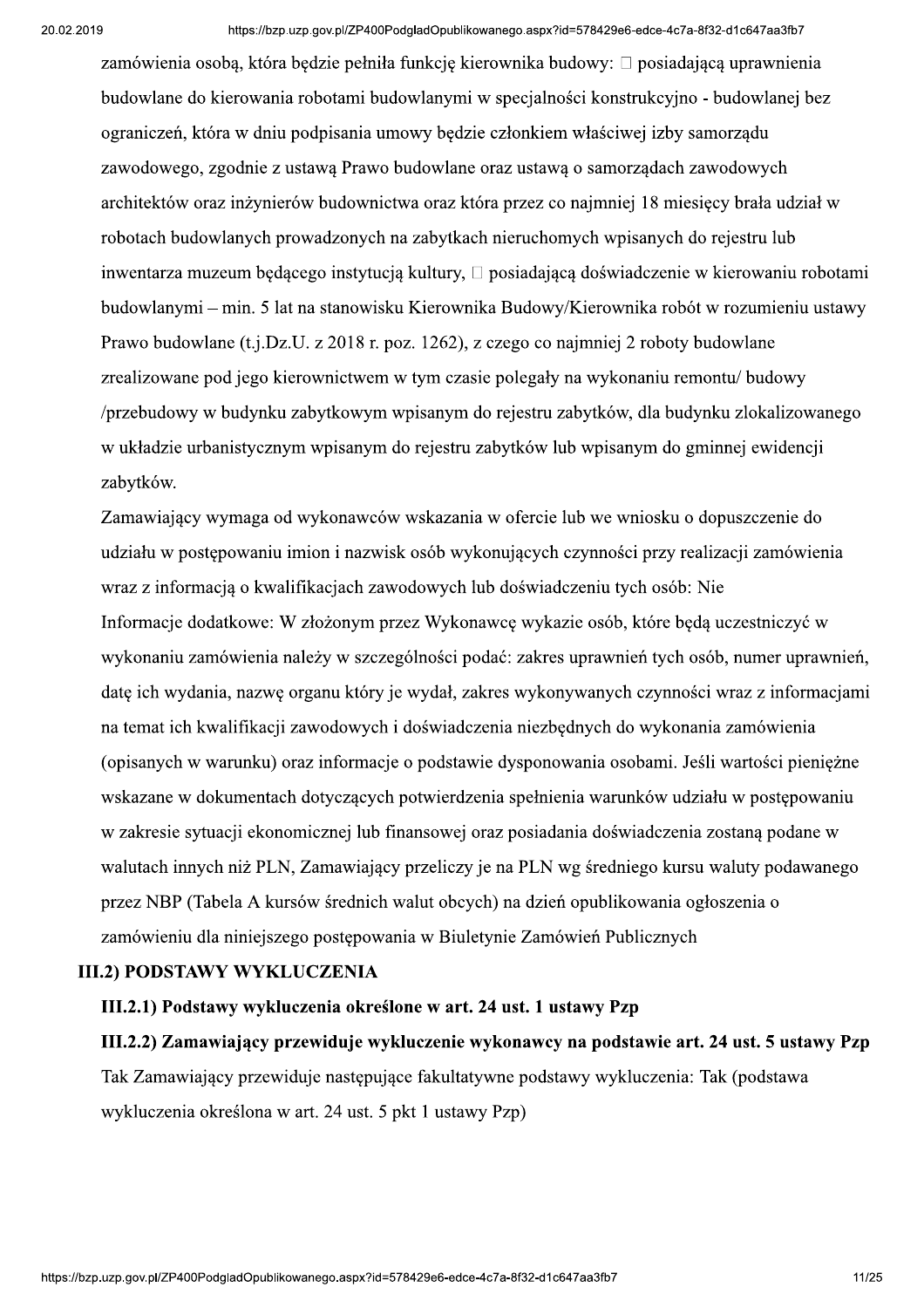Tak (podstawa wykluczenia określona w art. 24 ust. 5 pkt 8 ustawy Pzp)

# III.3) WYKAZ OŚWIADCZEŃ SKŁADANYCH PRZEZ WYKONAWCE W CELU WSTEPNEGO POTWIERDZENIA, ŻE NIE PODLEGA ON WYKLUCZENIU ORAZ SPEŁNIA WARUNKI UDZIAŁU W POSTĘPOWANIU ORAZ SPEŁNIA KRYTERIA SELEKCJI

Oświadczenie o niepodleganiu wykluczeniu oraz spełnianiu warunków udziału w postępowaniu Tak

Oświadczenie o spełnianiu kryteriów selekcji

Nie

# III.4) WYKAZ OŚWIADCZEŃ LUB DOKUMENTÓW, SKŁADANYCH PRZEZ WYKONAWCE W POSTEPOWANIU NA WEZWANIE ZAMAWIAJACEGO W CELU POTWIERDZENIA OKOLICZNOŚCI, O KTÓRYCH MOWA W ART. 25 UST. 1 PKT 3 **USTAWY PZP:**

Na potwierdzenie braku podstaw do wykluczenia (dotyczy oferty ocenionej najwyżej) Zamawiający zada: a) odpisu z właściwego rejestru lub z centralnej ewidencji i informacji o działalności gospodarczej, jeżeli odrębne przepisy wymagają wpisu do rejestru lub ewidencji, w celu potwierdzenia braku podstaw wykluczenia na podstawie art. 24 ust. 5 pkt 1 ustawy Pzp (w przypadku wykonawcy zarejestrowanego w polskim Krajowym Rejestrze Sądowym lub polskiej Centralnej Ewidencji i Informacji o Działalności Gospodarczej, zamawiający dla potwierdzenia braku podstaw wykluczenia na podstawie art. 24 ust.5 pkt 1) ustawy Pzp, skorzysta z dokumentów znajdujących się w ogólnie dostępnych bazach danych) b) zaświadczenia właściwego naczelnika urzędu skarbowego potwierdzającego, że Wykonawca nie zalega z opłacaniem podatków, wystawionego nie wcześniej niż 3 miesiące przed upływem terminu składania ofert, lub inny dokument potwierdzający, że Wykonawca zawarł porozumienie z właściwym organem podatkowym w sprawie spłat tych należności wraz z ewentualnymi odsetkami lub grzywnami, w szczególności uzyskał przewidziane prawem zwolnienie, odroczenie lub rozłożenie na raty zaległych płatności lub wstrzymanie w całości wykonania decyzji właściwego organu; c) zaświadczenia właściwej terenowej jednostki organizacyjnej Zakładu Ubezpieczeń Społecznych lub Kasy Rolniczego Ubezpieczenia Społecznego albo inny dokument potwierdzający, że Wykonawca nie zalega z opłacaniem składek na ubezpieczenia społeczne lub zdrowotne, wystawionego nie wcześniej niż 3 miesiące przed upływem terminu składania ofert, lub inny dokument potwierdzający, że Wykonawca zawarł porozumienie z właściwym organem w sprawie spłat tych należności wraz z ewentualnymi odsetkami lub grzywnami, w szczególności uzyskał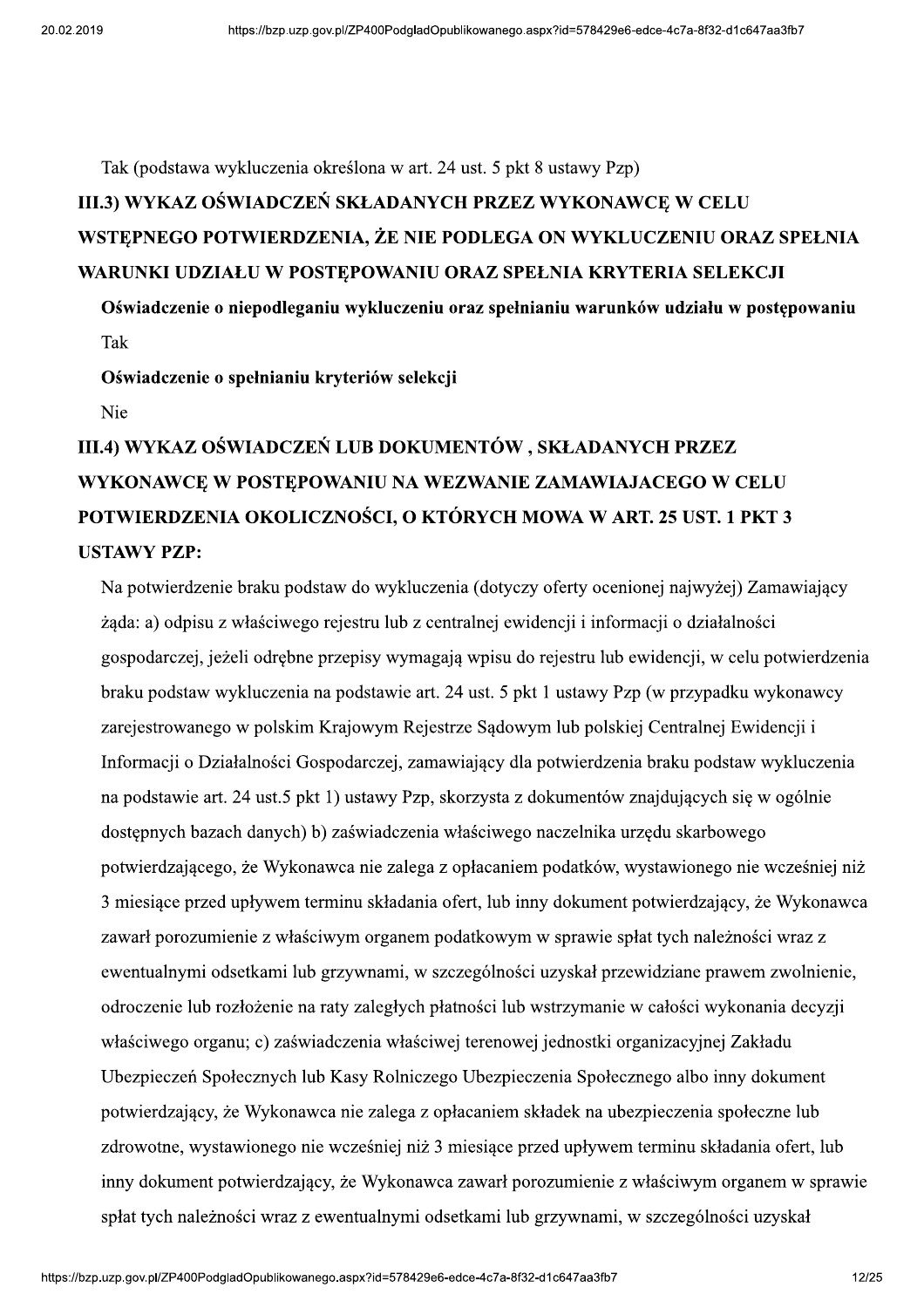przewidziane prawem zwolnienie, odroczenie lub rozłożenie na raty zaległych płatności lub wstrzymanie w całości wykonania decyzji właściwego organu. Wykonawce, który naruszył obowiązki dotyczące płatności podatków, opłat lub składek na ubezpieczenia społeczne lub zdrowotne, co zamawiający jest w stanie wykaząć za pomocą stosownych środków dowodowych, zamawiający uzna, że nie spełnia warunku udziału w postępowaniu. 2. Zamawiający żąda od wykonawcy, który polega na zdolnościach lub sytuacji innych podmiotów na zasadach określonych w art.22a ustawy Pzp, przedstawienia w odniesieniu do tych pomiotów dokumentów, o których mowa w rozdz. VII pkt 1 ppkt 3) lit. a),b),c) SIWZ 3. Jeżeli Wykonawca ma siedzibę lub miejsce zamieszkania poza terytorium Rzeczpospolitej Polskiej zamiast dokumentów, o których mowa w rozdz. VII pkt 1 ppkt 3) lit. a),b),c) SIWZ składa dokument lub dokumenty wystawione w kraju, w którym ma siedzibę lub miejsce zamieszkania, potwierdzające odpowiednio, że: a. nie zalega z opłacaniem podatków, opłat, składek na ubezpieczenie społeczne lub zdrowotne albo że zawarł porozumienie z właściwym organem w sprawie spłat tych należności wraz z ewentualnymi odsetkami lub grzywnami, w szczególności uzyskał przewidziane prawem zwolnienie, odroczenie lub rozłożenie na raty zaległych płatności lub wstrzymanie w całości wykonania decyzji właściwego organu (Dokumenty powinny być wystawione nie wcześniej niż 3 miesiecy przed upływem terminu składania ofert), b. nie otwarto jego likwidacji, ani nie ogłoszono upadłości - wystawiony nie wcześniej niż 6 miesiecy przed upływem terminu składania ofert. 4. Jeżeli w kraju, w którym Wykonawca ma siedzibę lub miejsce zamieszkania lub miejsce zamieszkania ma osoba, której dokument dotyczy, nie wydaje się dokumentów, o których mowa w rozdz. VII pkt. 1 ppkt 3) lit. a), b), c) SIWZ zastępuje się je dokumentem zawierającym odpowiednio oświadczenie wykonawcy, ze wskazaniem osoby albo osób uprawnionych do jego reprezentacii, lub oświadczenie osoby, której dokument miał dotyczyć, złożone przed notariuszem lub przed organem sadowym, administracyjnym albo organem samorządu zawodowego lub gospodarczego właściwym ze wzgledu na siędzibe lub miejsce zamieszkania wykonawcy miejsce zamieszkania tej osoby z zachowaniem terminów ich wystawienia, o których mowa powyżej w ust.3.

# III.5) WYKAZ OŚWIADCZEŃ LUB DOKUMENTÓW SKŁADANYCH PRZEZ WYKONAWCE W POSTEPOWANIU NA WEZWANIE ZAMAWIAJACEGO W CELU POTWIERDZENIA OKOLICZNOŚCI, O KTÓRYCH MOWA W ART. 25 UST. 1 PKT 1 USTAWY PZP

#### III.5.1) W ZAKRESIE SPEŁNIANIA WARUNKÓW UDZIAŁU W POSTEPOWANIU:

na potwierdzenie spełnienia warunków udziału (dotyczy oferty ocenionej najwyżej): a) W zakresie warunku dotyczącego sytuacji ekonomicznej i finansowej: Informacja banku lub spółdzielczej kasy oszczędnościowo – kredytowej potwierdzająca wysokość posiadanych środków finansowych lub zdolność kredytowa wykonawcy, w wysokości minimum 300.000.00 złotych, w okresie nie wcześniejszym niż 1 miesiac przed upływem terminu składania ofert b) W zakresie warunku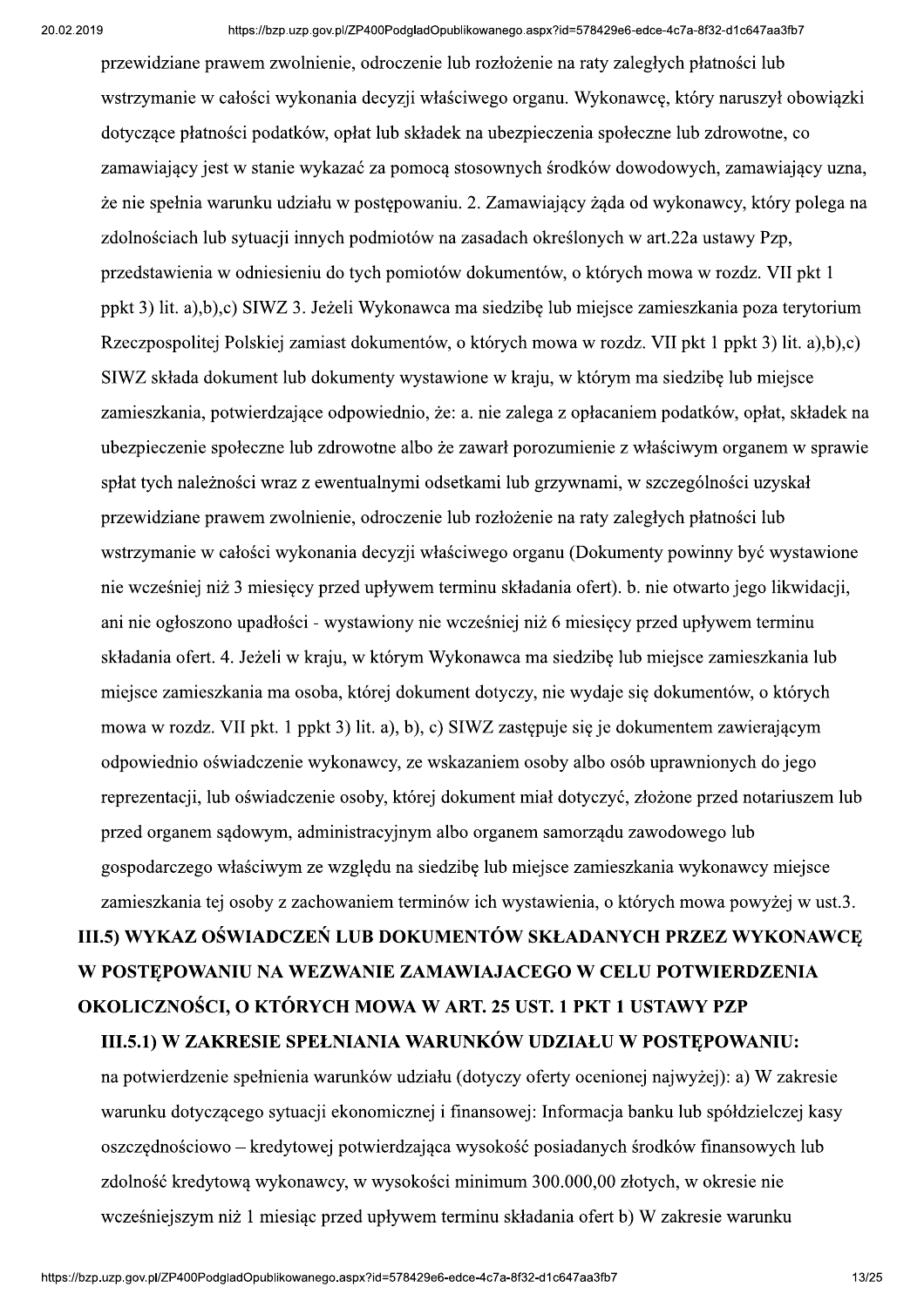dotyczącego zdolności technicznej lub zawodowej Zamawiający zażąda: - Wykazu robót budowlanych wykonanych w okresie ostatnich pięciu lat przed upływem terminu składania ofert, a jeżeli okres prowadzenia działalności jest krótszy – w tym okresie, wraz z podaniem ich rodzaju, wartości, daty, miejsca wykonania i podmiotów na rzecz których roboty te zostały wykonane, w zakresie niezbednym do wykazania spełniania warunku, o którym mowa w rozdziale V ust. 1 pkt 3 lit. a) SIWZ. Wykaz należy przygotować zgodnie z treścią załącznika nr 5 do SIWZ - dowodów określających, czy roboty te zostały wykonane należycie, w szczególności informacji o tym czy roboty zostały wykonane zgodnie z przepisami prawa budowlanego i prawidłowo ukończone. Dowodami, o którym mowa w zdaniu poprzedzającym są referencje lub inne dokumenty wystawione przez podmiot na rzecz którego roboty budowlane były wykonywane, a jeżeli z uzasadnionej przyczyny o obiektywnym charakterze Wykonawca nie jest w stanie uzyskać tych dokumentów – inne dokumenty. W przypadku wykonawców wspólnie ubiegających się o udzielenie zamówienia ww. dokumenty składa przynajmniej jeden z wykonawców lub wszyscy wykonawcy łącznie; - Wykazu osób, skierowanych przez wykonawcę do realizacji zamówienia publicznego odpowiedzialnych za kierowanie robotami budowlanymi, wraz z informacjami na temat ich kwalifikacji zawodowych, uprawnień, doświadczenia i wykształcenia niezbednych do wykonania zamówienia, a także zakresu wykonywanych przez nie czynności, oraz informacja o podstawie do dysponowania tymi osobami. Wykaz osób powinien uwzględniać osoby, w zakresie niezbędnym do wykazania spełniania warunku dysponowania osobami zdolnymi do wykonania zamówienia, określonego w rozdziale V ust.1 pkt 3 lit. b) SIWZ, Wzór wykazu stanowi załącznik nr 6 do SIWZ. W przypadku wykonawców wspólnie ubiegających się o udzielenie zamówienia ww. dokumenty składa przynajmniej jeden z wykonawców lub wszyscy wykonawcy łacznie.

#### III.5.2) W ZAKRESIE KRYTERIÓW SELEKCJI:

# III.6) WYKAZ OŚWIADCZEŃ LUB DOKUMENTÓW SKŁADANYCH PRZEZ WYKONAWCE W POSTEPOWANIU NA WEZWANIE ZAMAWIAJACEGO W CELU POTWIERDZENIA OKOLICZNOŚCI, O KTÓRYCH MOWA W ART. 25 UST. 1 PKT 2 USTAWY PZP III.7) INNE DOKUMENTY NIE WYMIENIONE W pkt III.3) - III.6)

1. W terminie 3 dni od dnia zamieszczenia przez Zamawiającego na stronie internetowej informacji z otwarcia ofert, o której mowa w art. 86 ust. 5 ustawy Pzp, Wykonawca jest zobowiązany przekazać Zamawiającemu oświadczenie o przynależności lub braku przynależności do tej samej grupy kapitałowej, o której mowa w art. 24 ust. 1 pkt 23 ustawy Pzp. Wraz ze złożeniem oświadczenia, Wykonawca może przedstawić dowody, że powiązania z innym wykonawcą nie prowadzą do zakłócenia konkurencii w postepowaniu o udzielenie zamówienia. Przedmiotowe oświadczenie składa się w formie oryginału – wzór oświadczenia stanowi załącznik nr 7 do SIWZ. 2.W przypadku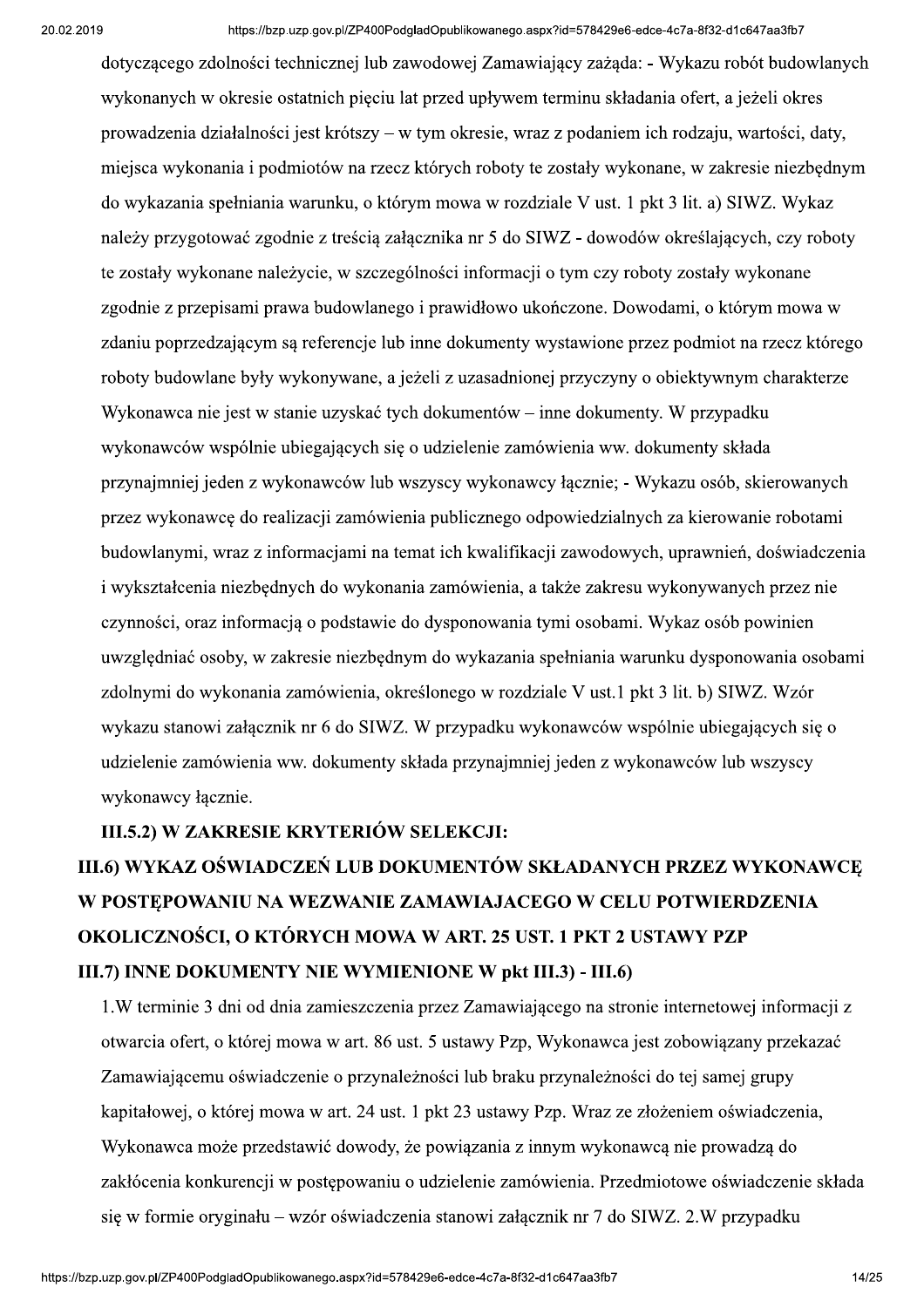aspx?id=578429e6-edce-4c7a-8f32-d1c647aa3fb7<br>5w oświadczenie, o którym mowa w Sekcji<br>h się o zamówienie. Oświadczenia te, mają<br>iu oraz brak podstaw wykluczenia w zakresie, wspólnego ubiegania się o zamówienie przez wykonawców oświadczenie, o którym mowa w Sekcji III.3) składa każdy z wykonawców wspólnie ubiegających się o zamówienie. Oświadczenia te, mają potwierdzać spełnianie warunków udziału w postępowaniu oraz brak podstaw wykluczenia w zakresie, w którym każdy z wykonawców wykazuje spełnianie warunków udziału w postępowaniu oraz brak podstaw wykluczenia. 3. Wykonawca, który powołuje się na zasoby innych podmiotów, w celu wykazania braku istnienia wobec nich podstaw wykluczenia oraz spełniania -w zakresie w jakim powołuje się na ich zasoby - warunków udziału w postępowaniu, zamieszcza informację o tych podmiotach w oświadczeniu, o którym mowa w Sekcji III.3), stanowiącym Załącznik Nr 4 do SIWZ, dla każdego z tych podmiotów odrębnie. 4. Wykonawca, który zamierza powierzyć wykonanie części zamówienia podwykonawcom, w celu wykazania braku istnienia wobec nich podstaw wykluczenia z udziału w postępowaniu zamieszcza informacje o podwykonawcach w oświadczeniu, o którym mowa w Sekcji III.3) Załącznik Nr 4 do SIWZ, dla każdego z podwykonawców odrębnie. 5. Zobowiązanie podmiotu trzeciego, jeżeli wykonawca polega na zasobach lub sytuacji podmiotu trzeciego wg załącznika nr 8 do SIWZ, 6. Wypełniony i podpisany formularz of errowy – według wzoru, który stanowi Załącznik nr 3 do SIWZ wraz ze sporządzonym kosztorysem 7. Pełnomocnictwo w przypadku ustanowienia przez Wykonawce pełnomocnika lub w przypadku wspólnego ubiegania się o udzielenie zamówienia przez kilku wykonawców (w tym wspólników spółki cywilnej) – składają oryginał udzielonego pełnomocnictwa lub notarialnie potwierdzoną jego kopię. Z treści pełnomocnictwa musi iednoznacznie wynikać zakres umocowania do czynności zwiazanych z postepowaniem o udzielenie zamówienia publicznego, w szczególności do podpisania i złożenia oferty. W przypadku wspólnego ubiegania się o udzielenie zamówienia przez kilku wykonawców - składają pełnomocnictwo podpisane przez wszystkie podmioty wspólnie ubiegające się o udzielenie zamówienia, pełnomocnictwo złożone w formie oryginału lub notarialnie potwierdzonej kopii.

#### SEKCJA IV: PROCEDURA

#### IV.1) OPIS

IV.1.1) Tryb udzielenia zamówienia: Przetarg nieograniczony

#### IV.1.2) Zamawiający żąda wniesienia wadium:

Tak

Informacja na temat wadium

mesione w jednej tuo kliku następujących formach: a) piemądzu, o)<br>pręczeniach spółdzielczej kasy oszczędnościowo- kredytowej, z tym że<br>ęczeniem pieniężnym, c) gwarancjach bankowych, d) gwarancjach<br>aspx?id=578429e6-edce-4c7 1. Zamawiający wymaga wniesienia wadium w wysokości: 25.000,00 PLN (słownie: dwadzieścia pięć tysięcy) 2. Wadium może być wniesione w jednej lub kilku następujących formach: a) pieniądzu, b) poręczeniach bankowych lub poręczeniach spółdzielczej kasy oszczędnościowo- kredytowej, z tym że poręczenie kasy jest zawsze poręczeniem pieniężnym, c) gwarancjach bankowych, d) gwarancjach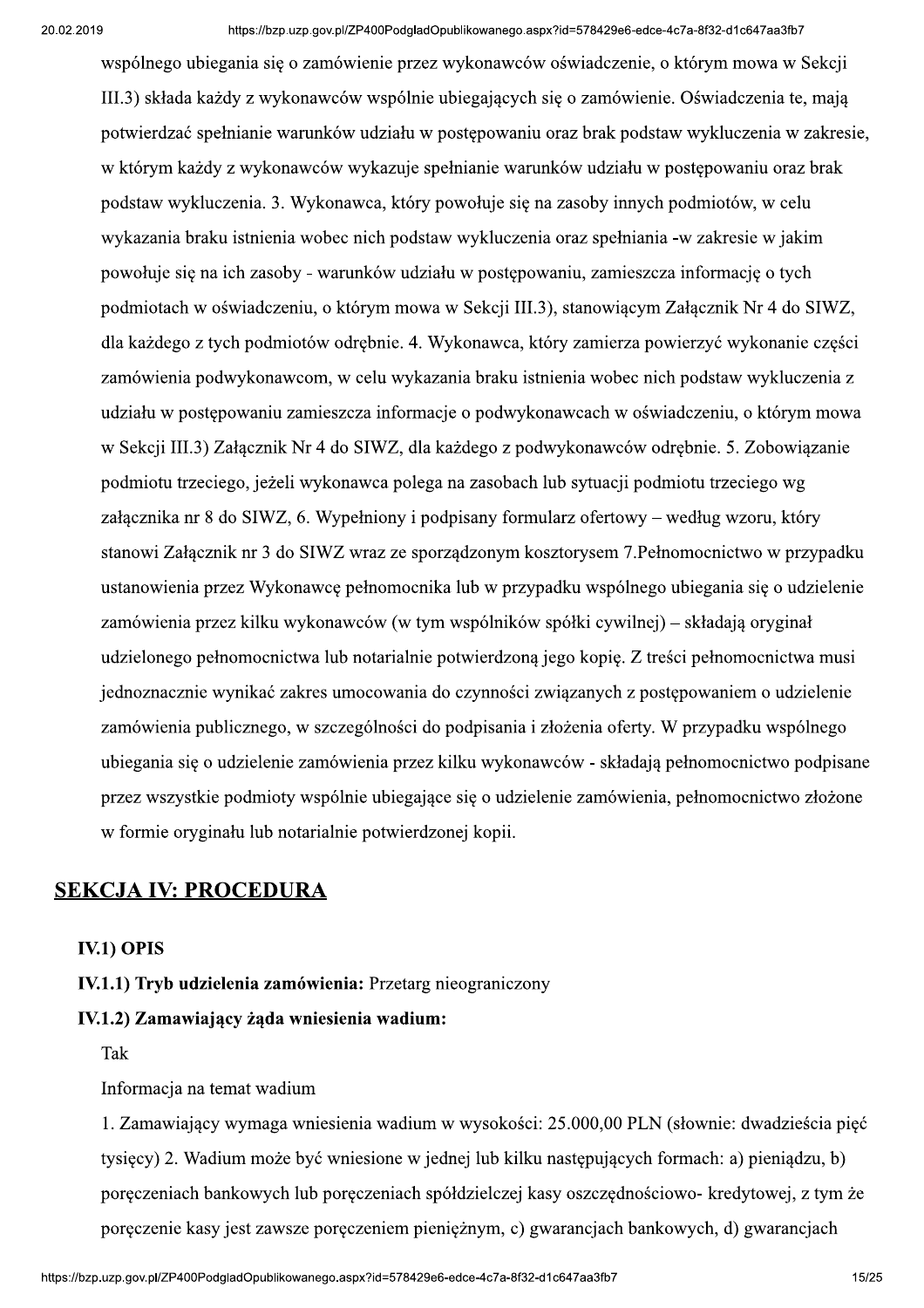ubezpieczeniowych, e) poreczeniach udzielanych przez podmioty, o których mowa w art. 6b ust.5 pkt 2 ustawy z dnia 9 listopada 2000 roku o utworzeniu Polskiej Agencji Rozwoju Przedsiębiorczości (Dz.U. z 2007r. nr 42, poz. 275 z późn. zm.). 3. Wadium wnoszone w formie pienieżnej należy wpłacić przelewem na rachunek bankowy Zamawiającego: Santander Bank w Krakowie nr rachunku 45 1500 1487 1214 8005 4502 0000, 4. Gwarancja bankowa, gwarancja ubezpieczeniowa, poreczenie bankowe oraz poreczenia innych instytucji winny zostać złożone w formie dokumentu oryginalnego złożonego wraz z ofertą, z tym że nie może być on trwale wpięty, w związku z koniecznością jego zwrotu zgodnie z Pzp. 5. Gwarancja bankowa lub ubezpieczeniowa bądź poręczenie stanowiące formę wniesienia wadium, winny spełniać co najmniej następujące wymagania: 1) wskazywać nazwę zleceniodawcy (Wykonawca) 2) wskazywać beneficjenta gwarancji: (Zamawiający - Akademia Sztuk Pięknych im. Jana Matejki w Krakowie 3) określać kwotę gwarancji/poręczenia w PLN (zgodnie ustaloną w SIWZ kwotą wadium), 4) określać termin ważności gwarancji/poręczenia (obejmujący cały wskazany w SIWZ termin związania ofertą) 5) określać przedmiot gwarancji/poręczenia (wynikający z SIWZ), 6) z jej treści musi jednoznacznie wynikać musi bezwarunkowe, nie odwołalne, płatne na pierwsze żądanie Zamawiającego zobowiązanie Gwaranta do wypłaty Zamawiającemu pełnej kwoty wadium w przypadku wystapienia okoliczności wymienionych w art. 46 ust. 4a i ust. 5 ustawy Pzp. 7) Gwarancia musi być podpisana przez upoważnionego (upełnomocnionego) przedstawiciela gwaranta. Podpis winien być sporządzony w sposób umożliwiający jego identyfikację, np. złożony wraz z imienna pieczatka lub czytelny (z podaniem imienia i nazwiska). 6. Wadium wniesione w pieniadzu zamawiający przechowuje na rachunku bankowym. 7. Wadium należy wnieść przed upływem terminu składania ofert, przy czym wniesienie wadium w pieniadzu za pomoca przelewu bankowego Zamawiający będzie uważał za skuteczne tylko wówczas, gdy bank prowadzący rachunek Zamawiającego potwierdzi, że otrzymał taki przelew przed upływem terminu składania ofert. 8. Zamawiający zwróci wadium wszystkim Wykonawcom niezwłocznie po wyborze oferty najkorzystniejszej lub unieważnieniu postępowania, z wyjątkiem Wykonawcy, którego oferta została wybrana jako najkorzystniejsza. 9. Zamawiający zatrzymuje wadium wraz z odsetkami, jeżeli Wykonawca w odpowiedzi na wezwanie, o którym mowa w art. 26 ust. 3 i 3a ustawy Pzp, z przyczyn leżących po jego stronie, nie złożył oświadczeń lub dokumentów potwierdzających okoliczności, o których mowa w art. 25 ust. 1, oświadczenia o których mowa w art. 25a ust. 1, pełnomocnictw lub nie wyraził zgody na poprawienie omyłki o której mowa w art. 87 ust. 2 pkt 3, co powodowało brak możliwości wybrania oferty złożonej przez Wykonawcę jako najkorzystniejszej. 10. Zamawiający zatrzymuje również wadium wraz z odsetkami, jeżeli Wykonawca, którego oferta została wybrana: 1) odmówił podpisania umowy w sprawie zamówienia publicznego na warunkach określonych w ofercie: 2) nie wniósł wymaganego zabezpieczenia należytego wykonania umowy 3) zawarcie umowy w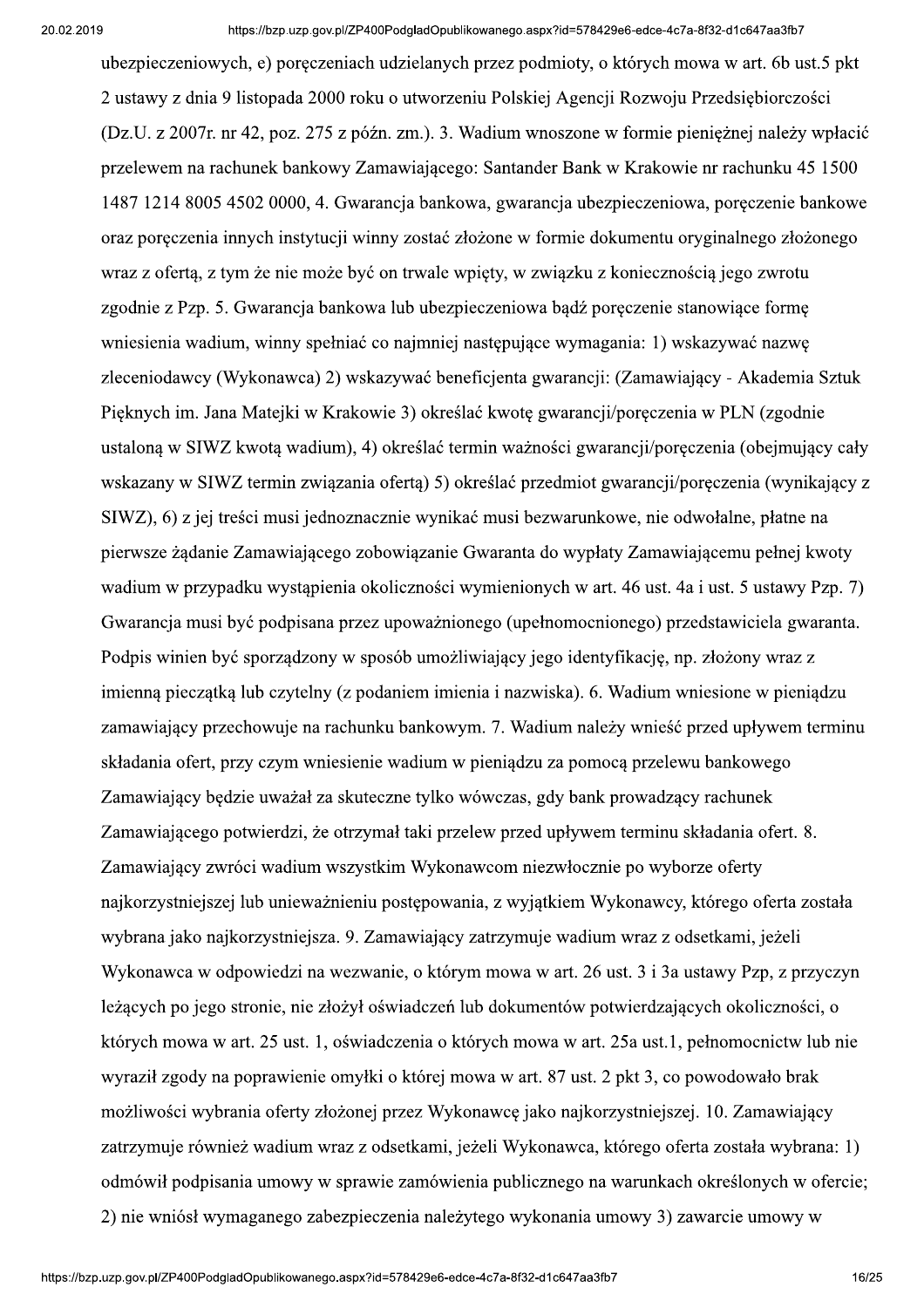sprawie zamówienia publicznego stało się niemożliwe z przyczyn leżących po stronie Wykonawcy; 11. Oferta Wykonawcy, który nie wniesie wadium lub wniesie w sposób nieprawidłowy zostanie odrzucona.

#### IV.1.3) Przewiduje się udzielenie zaliczek na poczet wykonania zamówienia:

Nie

Należy podać informacje na temat udzielania zaliczek:

# IV.1.4) Wymaga się złożenia ofert w postaci katalogów elektronicznych lub dołączenia do ofert katalogów elektronicznych:

Nie

Dopuszcza się złożenie ofert w postaci katalogów elektronicznych lub dołączenia do ofert katalogów elektronicznych:

Nie

Informacje dodatkowe:

#### IV.1.5.) Wymaga się złożenia oferty wariantowej:

Nie

Dopuszcza się złożenie oferty wariantowej

Nie

Złożenie oferty wariantowej dopuszcza się tylko z jednoczesnym złożeniem oferty zasadniczej:

Nie

#### IV.1.6) Przewidywana liczba wykonawców, którzy zostaną zaproszeni do udziału w postępowaniu

(przetarg ograniczony, negocjacje z ogłoszeniem, dialog konkurencyjny, partnerstwo innowacyjne)

Liczba wykonawców

Przewidywana minimalna liczba wykonawców

Maksymalna liczba wykonawców

Kryteria selekcji wykonawców:

#### IV.1.7) Informacje na temat umowy ramowej lub dynamicznego systemu zakupów:

Umowa ramowa będzie zawarta:

Czy przewiduje się ograniczenie liczby uczestników umowy ramowej: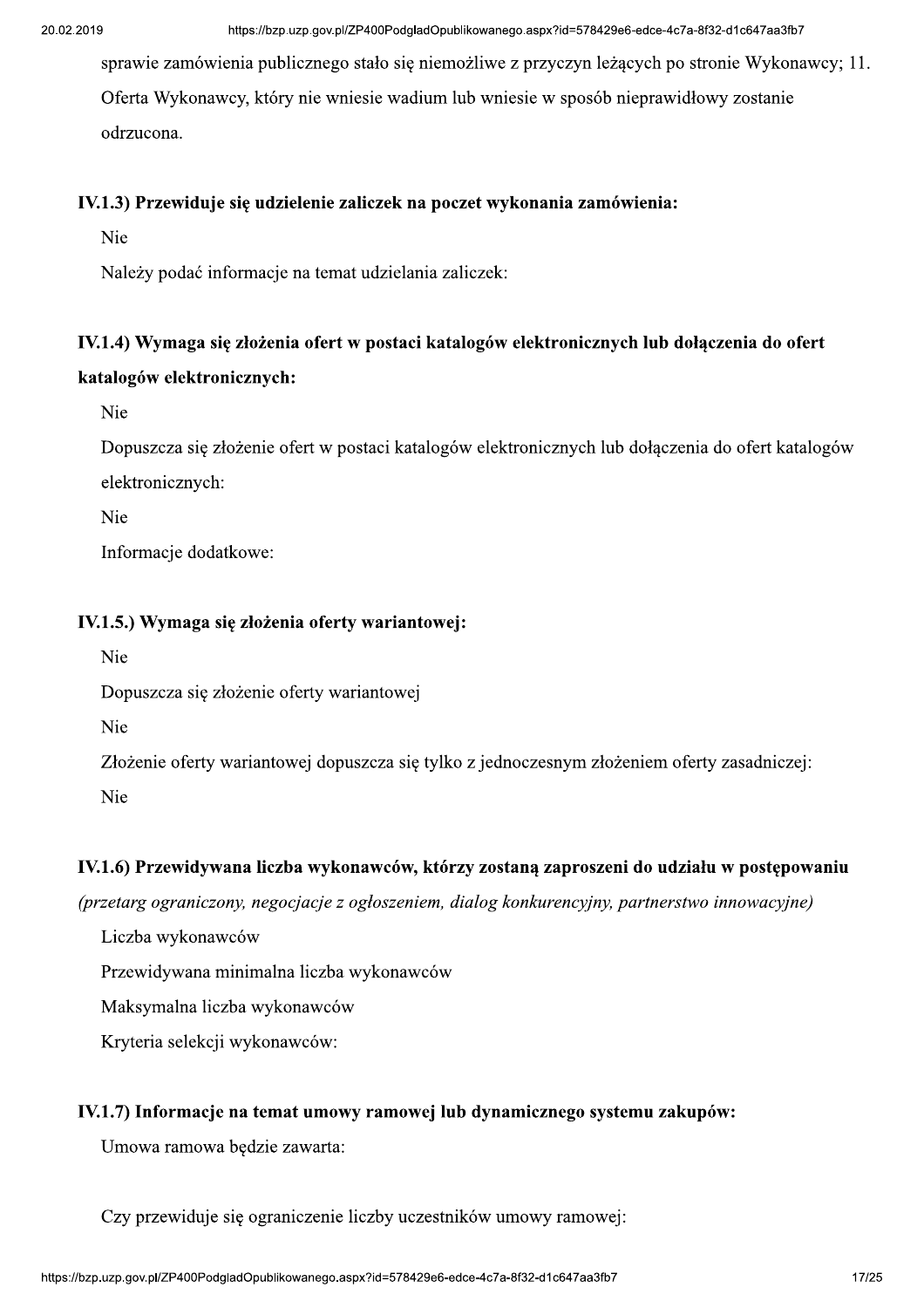Przewidziana maksymalna liczba uczestników umowy ramowej:

Informacje dodatkowe:

Zamówienie obejmuje ustanowienie dynamicznego systemu zakupów:

Adres strony internetowej, na której będą zamieszczone dodatkowe informacje dotyczące dynamicznego systemu zakupów:

Informacje dodatkowe:

W ramach umowy ramowej/dynamicznego systemu zakupów dopuszcza się złożenie ofert w formie katalogów elektronicznych:

Przewiduje się pobranie ze złożonych katalogów elektronicznych informacji potrzebnych do sporządzenia ofert w ramach umowy ramowej/dynamicznego systemu zakupów:

#### IV.1.8) Aukcja elektroniczna

Przewidziane jest przeprowadzenie aukcji elektronicznej (przetarg nieograniczony, przetarg ograniczony, negocjacje z ogłoszeniem) Nie Należy podać adres strony internetowej, na której aukcja będzie prowadzona:

Należy wskazać elementy, których wartości będą przedmiotem aukcji elektronicznej: Przewiduje się ograniczenia co do przedstawionych wartości, wynikające z opisu przedmiotu zamówienia:

Należy podać, które informacje zostana udostępnione wykonawcom w trakcie aukcji elektronicznej oraz jaki będzie termin ich udostępnienia:

Informacje dotyczące przebiegu aukcji elektronicznej:

Jaki jest przewidziany sposób postępowania w toku aukcji elektronicznej i jakie będą warunki, na jakich wykonawcy będą mogli licytować (minimalne wysokości postąpień):

vanego sprzętu elektronicznego, rozwiązań i specyfikacji technicznych<br>aspx?id=578429e6-edce-4c7a-8f32-d1c647aa3fb7<br>18/2 Informacje dotyczące wykorzystywanego sprzętu elektronicznego, rozwiązań i specyfikacji technicznych w zakresie połączeń: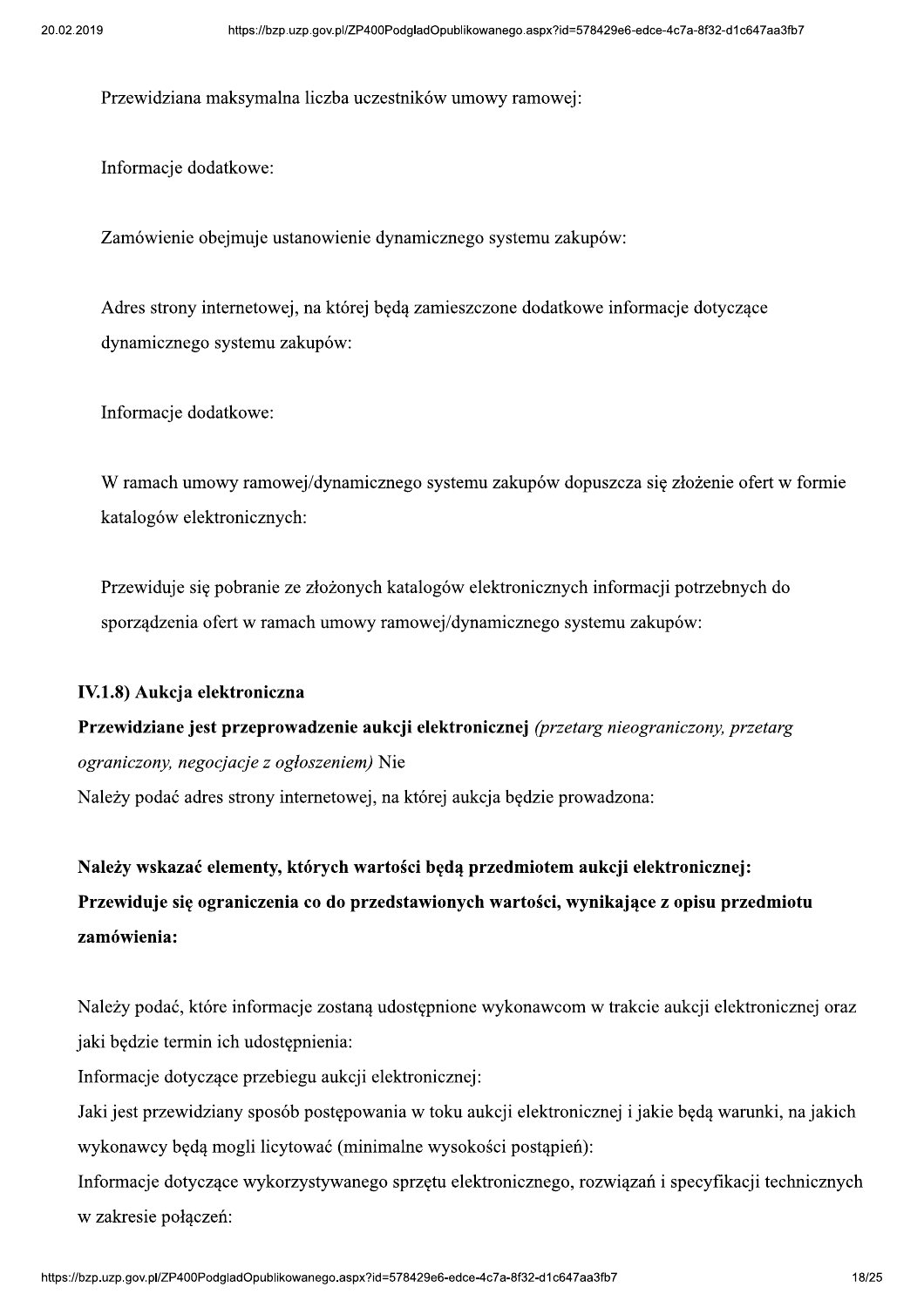Wymagania dotyczące rejestracji i identyfikacji wykonawców w aukcji elektronicznej: Informacje o liczbie etapów aukcji elektronicznej i czasie ich trwania:

Czas trwania:

Czy wykonawcy, którzy nie złożyli nowych postąpień, zostaną zakwalifikowani do następnego etapu: Warunki zamknięcia aukcji elektronicznej:

#### **IV.2) KRYTERIA OCENY OFERT**

#### IV.2.1) Kryteria oceny ofert:

#### IV.2.2) Kryteria

| Kryteria                                                                               | Znaczenie |
|----------------------------------------------------------------------------------------|-----------|
| Cena of erty brutto                                                                    | 60,00     |
| Okres gwarancji na wykonanie izolacji termicznej i elewacji                            | 20,00     |
| Okres gwarancji na wykonanie pokrycia dachowego i izolacji termicznej poddasza [20,00] |           |

# IV.2.3) Zastosowanie procedury, o której mowa w art. 24aa ust. 1 ustawy Pzp (przetarg

nieograniczony)

Tak

#### IV.3) Negocjacje z ogłoszeniem, dialog konkurencyjny, partnerstwo innowacyjne

#### IV.3.1) Informacje na temat negocjacji z ogłoszeniem

Minimalne wymagania, które muszą spełniać wszystkie oferty:

Przewidziane jest zastrzeżenie prawa do udzielenia zamówienia na podstawie ofert wstępnych bez

przeprowadzenia negocjacji

Przewidziany jest podział negocjacji na etapy w celu ograniczenia liczby ofert:

Należy podać informacje na temat etapów negocjacji (w tym liczbę etapów):

Informacje dodatkowe

#### IV.3.2) Informacje na temat dialogu konkurencyjnego

Opis potrzeb i wymagań zamawiającego lub informacja o sposobie uzyskania tego opisu: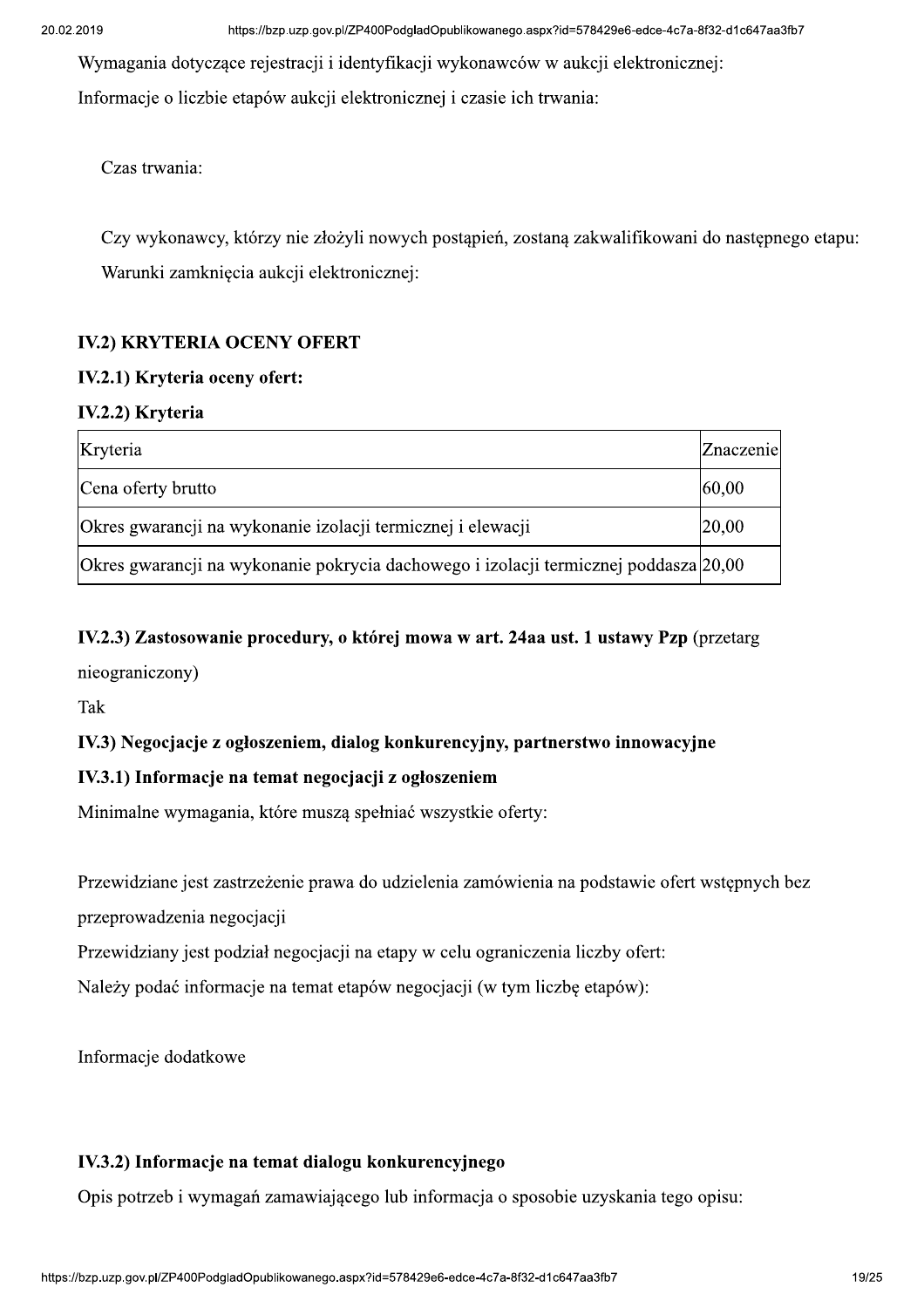Informacia o wysokości nagród dla wykonawców, którzy podczas dialogu konkurencyjnego przedstawili rozwiazania stanowiace podstawe do składania ofert, jeżeli zamawiający przewiduje nagrody:

Wstepny harmonogram postepowania:

Podział dialogu na etapy w celu ograniczenia liczby rozwiązań: Należy podać informacje na temat etapów dialogu:

Informacje dodatkowe:

#### IV.3.3) Informacje na temat partnerstwa innowacyjnego

Elementy opisu przedmiotu zamówienia definiujące minimalne wymagania, którym muszą odpowiadać wszystkie oferty:

Podział negociacji na etapy w celu ograniczeniu liczby ofert podlegających negociacjom poprzez zastosowanie kryteriów oceny ofert wskazanych w specyfikacji istotnych warunków zamówienia:

Informacie dodatkowe:

#### IV.4) Licytacja elektroniczna

Adres strony internetowej, na której będzie prowadzona licytacja elektroniczna: Adres strony internetowej, na której jest dostępny opis przedmiotu zamówienia w licytacji elektronicznej: Wymagania dotyczące rejestracji i identyfikacji wykonawców w licytacji elektronicznej, w tym wymagania techniczne urządzeń informatycznych:

Sposób postępowania w toku licytacji elektronicznej, w tym określenie minimalnych wysokości postapień:

Informacje o liczbie etapów licytacji elektronicznej i czasie ich trwania:

Czas trwania:

Wykonawcy, którzy nie złożyli nowych postąpień, zostaną zakwalifikowani do następnego etapu:

Termin składania wniosków o dopuszczenie do udziału w licytacji elektronicznej:

Data: godzina:

Termin otwarcia licytacji elektronicznej: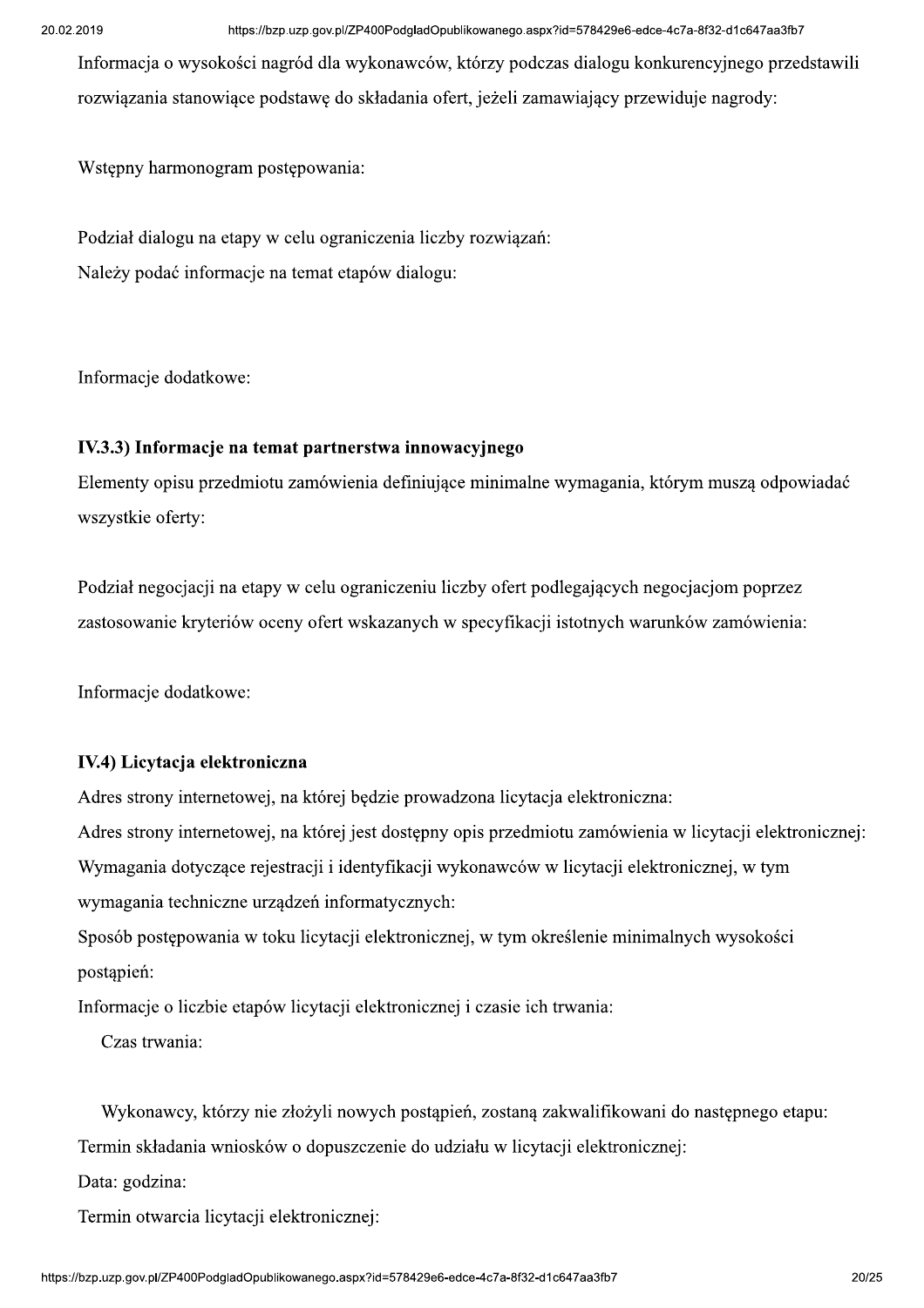Termin i warunki zamknięcia licytacji elektronicznej:

Istotne dla stron postanowienia, które zostana wprowadzone do treści zawieranej umowy w sprawie zamówienia publicznego, albo ogólne warunki umowy, albo wzór umowy:

Wymagania dotyczące zabezpieczenia należytego wykonania umowy:

Informacje dodatkowe:

#### **IV.5) ZMIANA UMOWY**

# Przewiduje się istotne zmiany postanowień zawartej umowy w stosunku do treści oferty, na podstawie której dokonano wyboru wykonawcy: Tak

Należy wskazać zakres, charakter zmian oraz warunki wprowadzenia zmian:

1. Wszelkie zmiany niniejszej umowy mogą być dokonywane w granicach określonych w art. 144 ustawy Prawo zamówień publicznych, z zachowaniem formy pisemnej pod rygorem nieważności. 2. Zamawiający dopuszcza możliwość zmiany ustaleń umowy w stosunku do treści oferty, na podstawie której dokonano wyboru Wykonawcy przypadku wystapienia następujących okoliczności i w określonym niżej zakresie: 1) Strony mają prawo do przedłużenia terminu zakończenia robót o okres trwania przyczyn, z powodu których będzie zagrożone dotrzymanie terminu zakończenia robót, w następujących sytuaciach: a) jeżeli przyczyny, z powodu których bedzie zagrożone dotrzymanie terminu zakończenia robót będą następstwem okoliczności, za które odpowiedzialności nie ponosi Wykonawca, a w szczególności: będą następstwem nieterminowego przekazania terenu budowy, wystąpienia kolizii z innymi równolegle prowadzonymi przez inne podmioty inwestycjami, konieczności zmian dokumentacji projektowej w zakresie, w jakim ww. okoliczności miały lub będą mogły mieć wpływ na dotrzymanie terminu zakończenia robót, b) gdy wystąpi konieczność wykonania robót zamiennych lub innych robót niezbędnych do wykonania przedmiotu umowy ze względu na zasady wiedzy technicznej lub udzielenia zamówień dodatkowych, które wstrzymują lub opóźniają realizację przedmiotu umowy lub wystąpienia niebezpieczeństwa kolizji z planowanymi lub równolegle prowadzonymi przez inne podmioty inwestycjami w zakresie niezbędnym do uniknięcia tych kolizji, c) jeżeli wystąpi brak możliwości wykonywania robót z powodu nie dopuszczenia do ich wykonywania przez uprawniony organ lub nakazania ich wstrzymania przez uprawniony organ, z przyczyn niezależnych od Wykonawcy, d) wystąpienia siły wyższej uniemożliwiającej wykonanie przedmiotu umowy zgodnie z jej postanowieniami. Siła wyższa jest rozumiana jako wystąpienie zdarzenia nadzwyczajnego, zewnętrznego, niemożliwego do przewidzenia i zapobieżenia, którego nie dało się uniknać nawet przy zachowaniu najwyższej staranności, a które uniemożliwia Wykonawcy wykonanie jego zobowiązania w części lub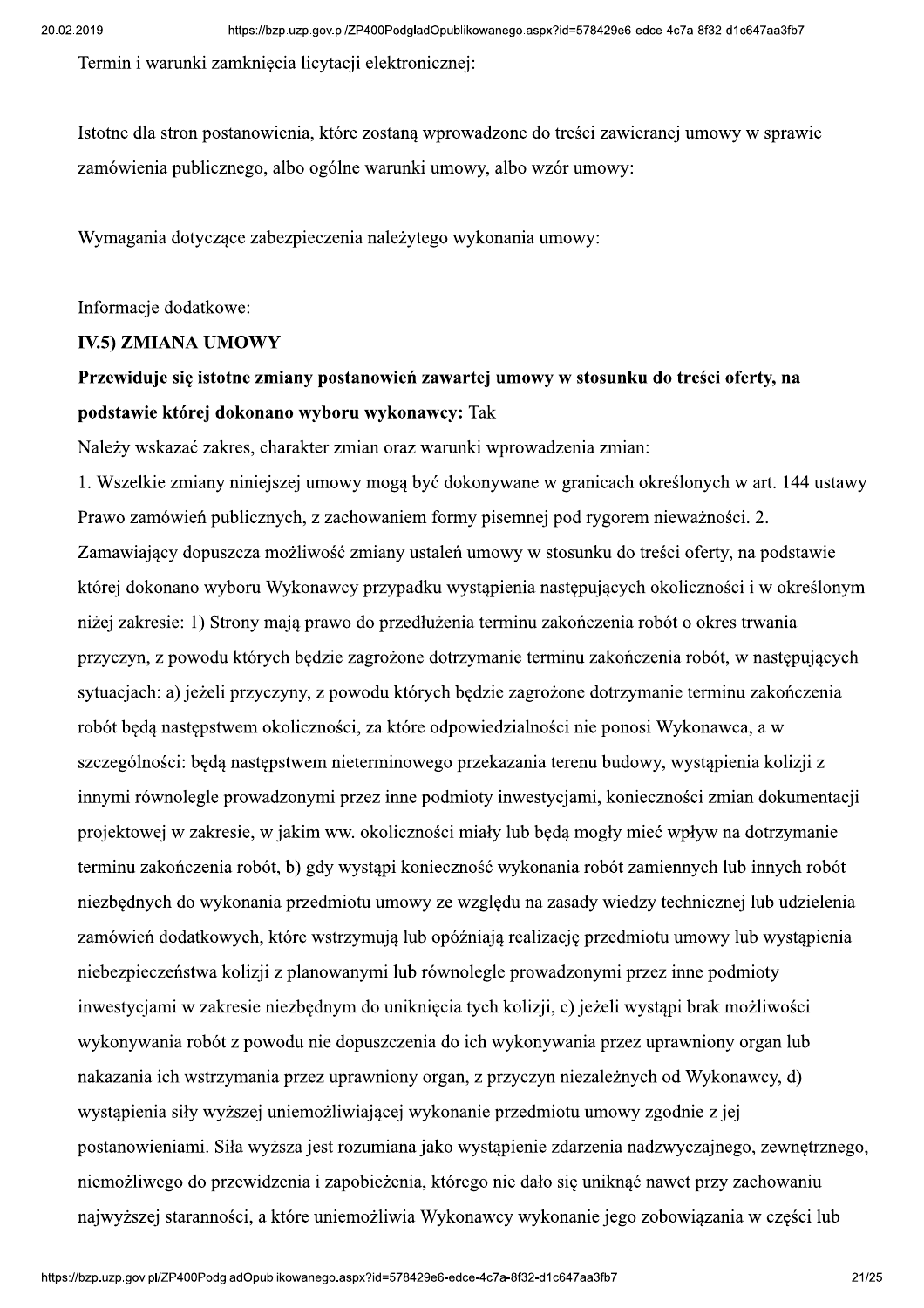całości, a w szczególności epidemia stwierdzona przez uprawnione do tego organy lokalne lub państwowe, kleska żywiołowa, strajkiem lub stanem wyjatkowym, e) wystapia opóźnienia w dokonaniu określonych czynności lub ich zaniechanie przez właściwe organy administracji państwowej, które nie sa następstwem okoliczności, za które Wykonawca ponosi odpowiedzialność, f) gdy wystąpią opóźnienia w wydawaniu decyzji, zezwoleń, uzgodnień, itp., do wydania których właściwe organy są zobowiązane na mocy przepisów prawa, jeżeli opóźnienie przekroczy okres, przewidziany w przepisach prawa, w którym ww. decyzje powinny zostać wydane oraz nie są następstwem okoliczności, za które Wykonawca ponosi odpowiedzialność, 2) jest następstwem wprowadzania zmian w obowiązujących przepisach prawnych mających wpływ na termin realizacji przedmiotu zamówienia. 3) Zmiany umowy w zakresie materiałów, parametrów technicznych, technologii wykonania robót budowlanych, sposobu i zakresu wykonania przedmiotu umowy nastąpić mogą z powodu co najmniej jednej przesłanki określonej poniżej: a) celem uzyskania lepszych parametrów technicznych, jakościowych, użytkowych; b) z powodu zmiany stanu prawnego, w oparciu o który dokumentację przygotowano; c) wynikającej ze stwierdzonych wad tej dokumentacji, gdyby zastosowanie przewidzianych rozwiązań groziło niewykonaniem bądź nienależytym wykonaniem przedmiotu umowy; d) z powodów związanych z decyzjami komisji konserwatorskiej w trakcie realizacji robót, wyłacznie w zakresie wynikającym z tych decyzji, e) wynikającej z niedostepności na rynku materiałów lub urzadzeń spowodowanych zaprzestaniem produkcji lub wycofaniem z rynku; f) w celu zwiększenia bezpieczeństwa realizacji robót budowlanych lub bezpieczeństwa użytkowania; g) w celu usprawnienia procesu budowy lub uzyskania założonego efektu użytkowego; h) uwzglednienie wniosków, sugestii użytkowników, mających wpływ na jakość użytkowania; i) konieczność realizacji robót wynikających z wprowadzenia w dokumentacji projektowej zmian uznanych za nieistotne odstępstwo od projektu budowlanego, wynikających z art. 36a ust. 5 Prawa budowlanego; j) wystąpienie warunków terenu budowy odbiegających w sposób istotny od przyjętych w dokumentacji projektowej, które mogą skutkować w świetle dotychczasowych założeń niewykonaniem lub nienależytym wykonaniem przedmiotu umowy, w tym napotkanie niezinwentaryzowanych lub błędnie zinwentaryzowanych sieci, instalacji, innych obiektów budowlanych lub ich elementów, bądź wystąpienia warunków geologicznych, geotechnicznych lub hydrologicznych odbiegających w sposób istotny od przyjętych w dokumentacji projektowej; k) wystąpienia siły wyższej uniemożliwiającej wykonanie przedmiotu umowy zgodnie z jej postanowieniami; l) przyczyn technologicznych lub technicznych o obiektywnym charakterze, m) w wyniku konieczności dostosowania zapisów umowy do zmian obowiązującego prawa (wyłącznie w zakresie wynikającym z tych zmian) n) osób przewidzianych do realizacji zamówienia przez Wykonawcę, pod warunkiem, że osoby zaproponowane będą posiadały co naimniei takie uprawnienia, które potwierdzają spełnienie warunku w stopniu nie mniejszym niż wymagany i zaoferowany w trakcie postępowania o udzielenie zamówienia w zakresie osób, o) zmiana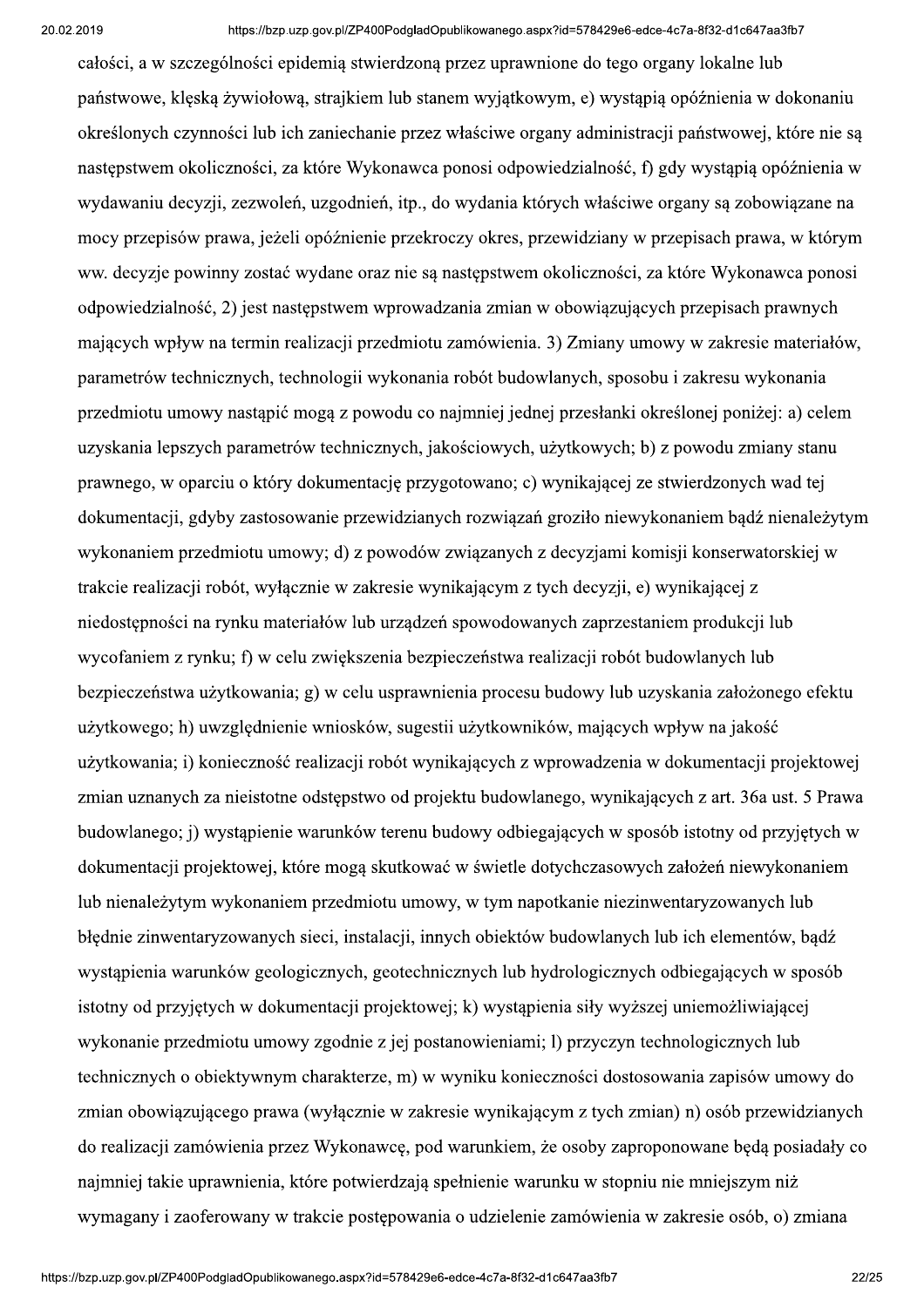podwykonawcy, rezygnacja z podwykonawcy, jeżeli podwykonawca nie wykonuje prac z należyta starannościa, uległ likwidacji, doszło do rozwiazania umowy łaczącej go z Wykonawca – z zachowaniem trybu postępowania w przypadku podwykonawstwa, opisanego w niniejszej umowie, p) powierzenie określonego zakresu podwykonawcy lub zmiany zakresu części prac powierzonych podwykonawcy w przypadku gdy: □ konieczność powierzenia przez Wykonawce prac podwykonawcy spowodowana jest rozwiązaniem umów o pracę z pracownikami wykonującymi pracę w danej branży w takiej liczbie, która uniemożliwia realizację prac przez Wykonawcę, □ wprowadzenie nowego podwykonawcy zapewni lepszą realizację danej części zamówienia, □ konieczność powierzenia prac podwykonawcy jest wynikiem zmiany technologii robót lub materiałów, q) Jeżeli zmiana podwykonawcy albo rezygnacja z podwykonawcy dotyczy podmiotu, na którego Wykonawca powoływał się, na zasadach określonych w art. 26 ust. 2b pzp, w celu wykazania spełnienia warunków udziału w postepowaniu, o których mowa w art. 22 ust. 1 Pzp Wykonawca jest obowiązany wykazać Zamawiającemu, iż proponowany inny podwykonawca lub Wykonawca samodzielnie spełnia je w stopniu nie mniejszym niż wymagany w trakcie postepowania o udzielenie zamówienia. 4) Jeżeli wskutek okoliczności, o których mowa w ust. 2 oraz art. 144 ust.1 pkt 1, 2, 3, 5 i 6 ustawy Prawo zamówień publicznych, zachodzi konieczność zmiany wynagrodzenia, Wykonawca przedłoży w ciagu 3 dni roboczych od otrzymania przedmiaru robót, do akceptacji Zamawiającego kalkulację ceny jednostkowej robót z uwzględnieniem odpowiednich wycen wg cen nie wyższych od średnich cen publikowanych w wydawnictwie Sekocenbud obowiązujących w kwartale poprzedzającym ten, w którym kalkulacja jest sporządzana oraz nakładów rzeczowych określonych w Katalogach Nakładów Rzeczowych (KNR), a w przypadku robót, dla których nie określono nakładów rzeczowych w KNR, wg innych ogólnie stosowanych katalogów lub nakładów własnych zaakceptowanych przez Zamawiającego. 5) zmiany wysokości wynagrodzenia w przypadku zmiany stawki podatku VAT, wprowadzonej powszechnie obowiązującymi przepisami prawa, z tym, że wynagrodzenie netto nie może ulec podwyższeniu. 3. Zmiany przewidziane w umowie mogą być inicjowane przez Zamawiającego oraz przez Wykonawcę. 4. Warunkiem dokonania zmian, o których mowa w ust. 2 jest zaistnienie sytuacji dopuszczającej zmianę oraz złożenie uzasadnionego wniosku przez stronę inicjującą zmianę lub sporządzenie przez strony stosownego protokołu konieczności wraz z opisem zdarzenia lub okoliczności stanowiących podstawę do żądania takiej zmiany. Jeżeli zmiana będzie miała wpływ na wynagrodzenie Wykonawcy - obliczenie kosztów zmian. W przypadku wystąpienia którejkolwiek z okoliczności wpływającej na termin realizacji robót – termin może ulec odpowiedniemu przedłużeniu, nie dłużej jednak niż o okres trwania tych okoliczności.

#### **IV.6) INFORMACJE ADMINISTRACYJNE**

#### IV.6.1) Sposób udostępniania informacji o charakterze poufnym (jeżeli dotyczy):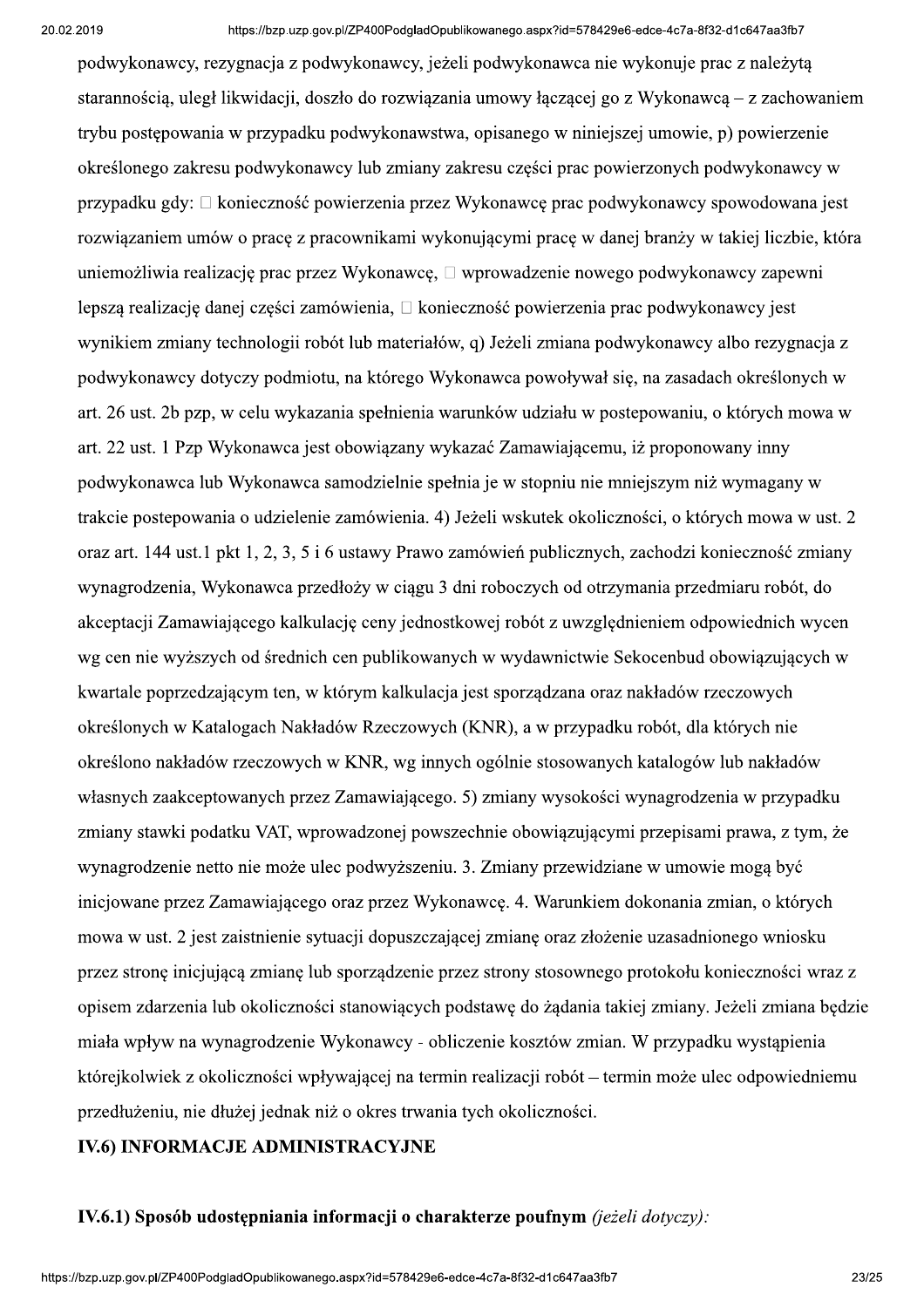#### Środki służace ochronie informacji o charakterze poufnym

#### IV.6.2) Termin składania ofert lub wniosków o dopuszczenie do udziału w postepowaniu:

Data: 2019-03-14, godzina: 10:30,

Skrócenie terminu składania wniosków, ze względu na pilną potrzebę udzielenia zamówienia (przetarg nieograniczony, przetarg ograniczony, negocjacje z ogłoszeniem):

Nie

Wskazać powody:

Język lub języki, w jakich mogą być sporządzane oferty lub wnioski o dopuszczenie do udziału w postępowaniu

 $>$  język polski

IV.6.3) Termin związania ofertą: do: okres w dniach: 30 (od ostatecznego terminu składania ofert) IV.6.4) Przewiduje się unieważnienie postępowania o udzielenie zamówienia, w przypadku nieprzyznania środków pochodzacych z budżetu Unii Europejskiej oraz niepodlegających zwrotowi środków z pomocy udzielonej przez państwa członkowskie Europejskiego Porozumienia o Wolnym Handlu (EFTA), które miały być przeznaczone na sfinansowanie całości lub części zamówienia: Nie IV.6.5) Przewiduje się unieważnienie postepowania o udzielenie zamówienia, jeżeli środki służace sfinansowaniu zamówień na badania naukowe lub prace rozwojowe, które zamawiający zamierzał przeznaczyć na sfinansowanie całości lub części zamówienia, nie zostały mu przyznane Nie IV.6.6) Informacje dodatkowe:

Informacja o przetwarzaniu danych osobowych 1. Akademia Sztuk Pięknych im. Jana Matejki w Krakowie z siedzibą przy Placu Matejki 13, 31-157 Kraków (dalej "ASP w Krakowie") przetwarza dane zawarte w złożonych do negocjacji, wymaganych dokumentach, oświadczeniach, ofertach, dane znajdujące się w publicznie dostępnych rejestrach (Krajowy Rejestr Sądowy, Centralna Ewidencja i Informacja o Działalności Gospodarczej RP, Krajowy Rejestr Karny) w celu prowadzenia postępowań o udzielenie zamówienia publicznego na podstawie przepisów ustawy z dnia 29 stycznia 2004 r. Prawo zamówień Publicznych (t.j. Dz.U. z 2018 r. poz. 1986 z późn. zm.). Wśród tych informacji mogą pojawiać się dane, które na gruncie Rozporządzenia Parlamentu Europejskiego i Rady Unii Europejskiej 2016/679 z dnia 27 kwietnia 2016 r. w sprawie ochrony osób fizycznych w związku z przetwarzaniem danych osobowych i w sprawie swobodnego przepływu takich danych oraz uchylenia dyrektywy 95/46/WE (dalei: "Ogólne Rozporzadzenie" lub "RODO"), mają charakter danych osobowych. 2.W świetle powyższego ASP w Krakowie informuje, że: 1) Administratorem Danych (dalej: "Administrator")